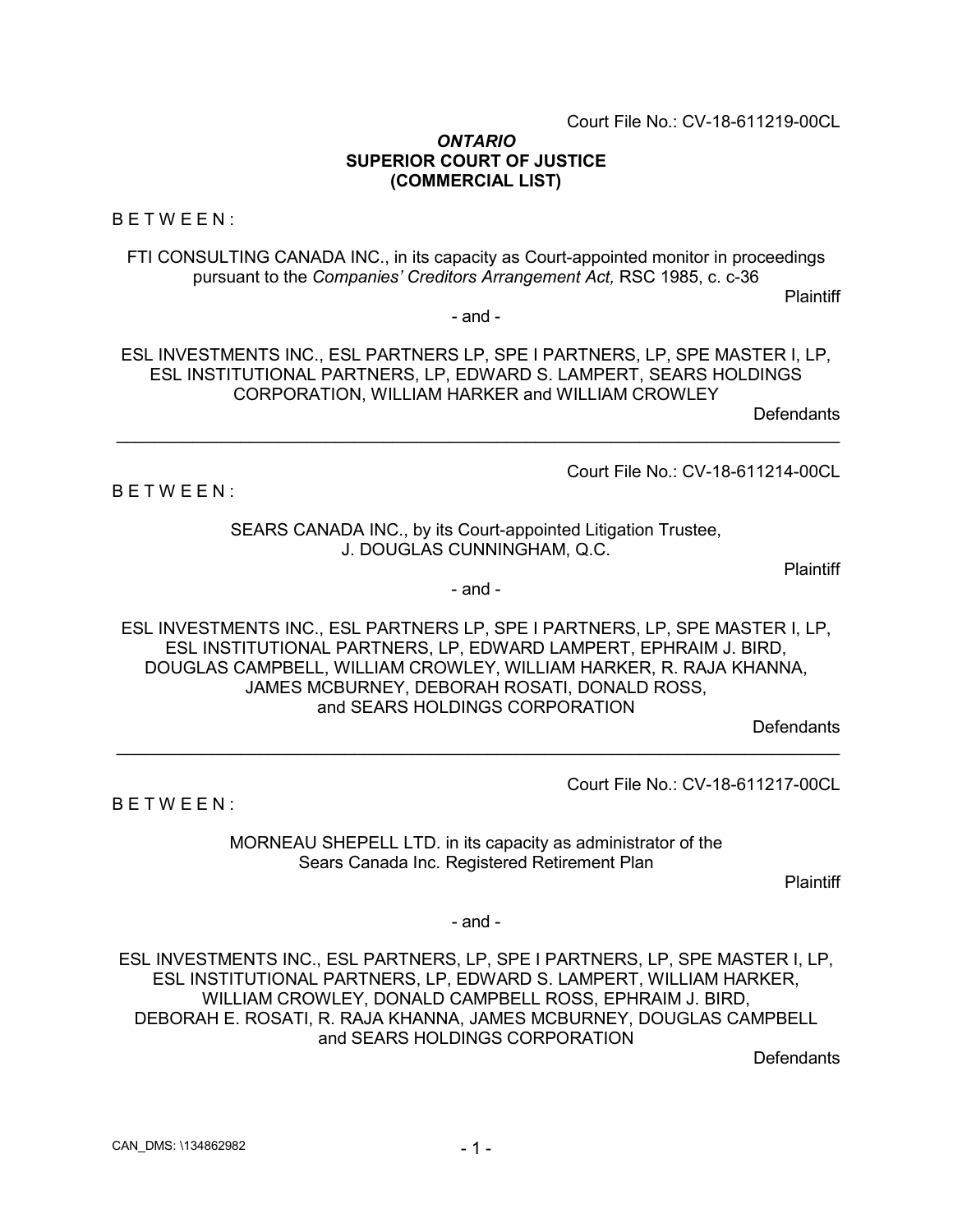Court File No.: CV-19-617792-00CL

BETWEEN:

# 1291079 ONTARIO LIMITED

Plaintiff

- and -

SEARS CANADA INC., SEARS HOLDINGS CORPORATION, ESL INVESTMENTS INC., WILLIAM C. CROWLEY, WILLIAM R. HARKER, DONALD CAMPBELL ROSS, EPHRAIM J. BIRD, DEBORAH E. ROSATI, R. RAJA KHANNA, JAMES MCBURNEY and DOUGLAS CAMPBELL

 $\_$  , and the set of the set of the set of the set of the set of the set of the set of the set of the set of the set of the set of the set of the set of the set of the set of the set of the set of the set of the set of th

**Defendants** 

Court File No.: CV-17-11846-00CL

IN THE MATTER OF THE COMPANIES' CREDITORS ARRANGEMENT ACT, R.S.C. 1985, c. C-36, AS AMENDED

AND IN THE MATTER OF A PLAN OF COMPROMISE OR ARRANGEMENT OF SEARS CANADA INC., 9370-2751 QUÉBEC INC., 191020 CANADA INC., THE CUT INC., SEARS CONTACT SERVICES INC., INITIUM LOGISTICS SERVICES INC., 9845488 CANADA INC., INITIUM TRADING AND SOURCING CORP., SEARS FLOOR COVERING CENTRES INC., 173470 CANADA INC., 2497089 ONTARIO INC., 6988741 CANADA INC., 10011711 CANADA INC., 1592580 ONTARIO LIMITED, 955041 ALBERTA LTD., 4201531 CANADA INC., 168886 CANADA INC. AND 3339611 CANADA INC.

**Applicants** 

### **JOINT FACTUM OF THE PLAINTIFFS**

(Motion re: Approval of Director Settlement returnable August 25, 2020)

August 20, 2020

#### **LAX O'SULLIVAN LISUS GOTTLIEB LLP** Suite 2750, 145 King Street West Toronto ON M5H 1J8 **Matthew P. Gottlieb** LSO#: 32268B mgottlieb@lolg.ca Tel: 416 644 5353 **NORTON ROSE FULBRIGHT CANADA LLP** 222 Bay Street, Suite 3000, P.O. Box 53 Toronto ON M5K 1E7 **Orestes Pasparakis** LSO#: 36851T orestes.pasparakis@nortonrosefulbright.com Tel: 416 216 4815

**Andrew Winton** LSO#: 54473I awinton@lolg.ca Tel: 416 644 5342 **Philip Underwood** LSO#: 73637W punderwood@lolg.ca Tel: 416 645 5078 Fax: 416 598 3730

Lawyers for Sears Canada Inc., by its Court-appointed Litigation Trustee, J. Douglas Cunningham, Q.C

**Robert Frank** LSO#: 35456F robert.frank@nortonrosefulbright.com Tel: 416 216 1929 **Evan Cobb** LSO#:55787N evan.cobb@nortonrosefulbright.com Tel: 416 216 1929 Fax: 416 216 3930

Lawyers for FTI Consulting Canada Inc., in its capacity as Court-appointed monitor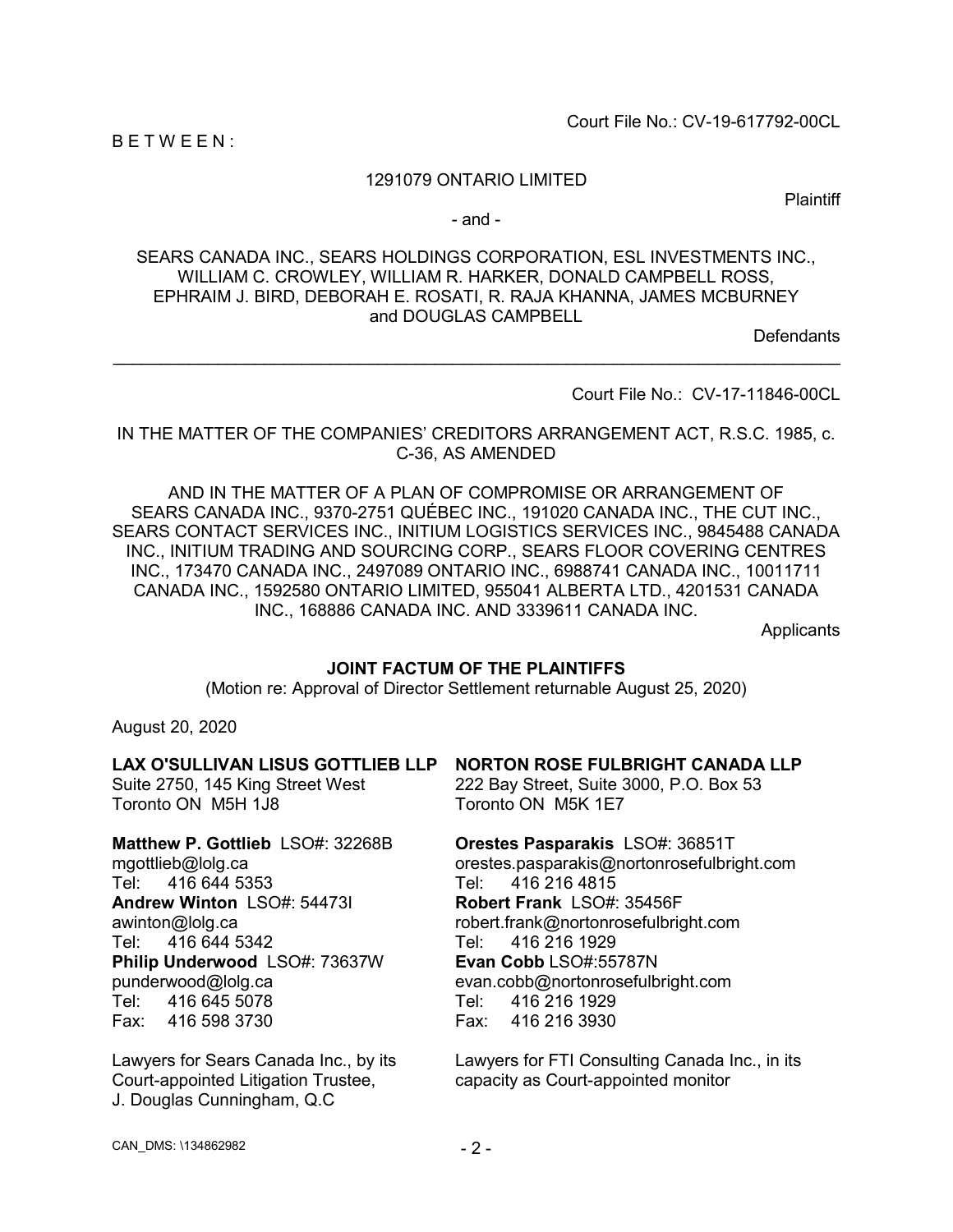# **BLAKE, CASSELS & GRAYDON LLP**

199 Bay Street, Suite 4000 Commerce Court West Toronto ON M5L 1A9

**Michael Barrack** LSO #21941W michael.barrack@blakes.com Tel: 416 863 5280 **Kathryn Bush** LSO #23636O kathryn.bush@blakes.com Tel: 416 863 2633 **Kiran Patel** LSO #58398H kiran.patel@blakes.com Tel: 416 863 2205 Fax: 416 863 2653

Lawyers for Morneau Shepell Ltd., in its capacity as administrator of the Sears Canada Inc. Registered Retirement Plan

# **TO: SERVICE LIST**

#### **SOTOS LLP**

180 Dundas St W Suite 1200, Toronto, ON M5G 1Z8

#### **David Sterns** LSO #36274J

dsterns@sotosllp.com Tel: 416 977 0007 Fax: 416 977 0717

-and-

### **BLANEY McMURTRY LLP**

Suite 1500 – 2 Queen Street East Toronto ON M5C 3G5

# **Lou Brzezinski** LSO #19794M lbrzezinski@blaney.com

Tel: 416 539 1221 Fax 416 539 5437

Lawyers for 1291079 Ontario Limited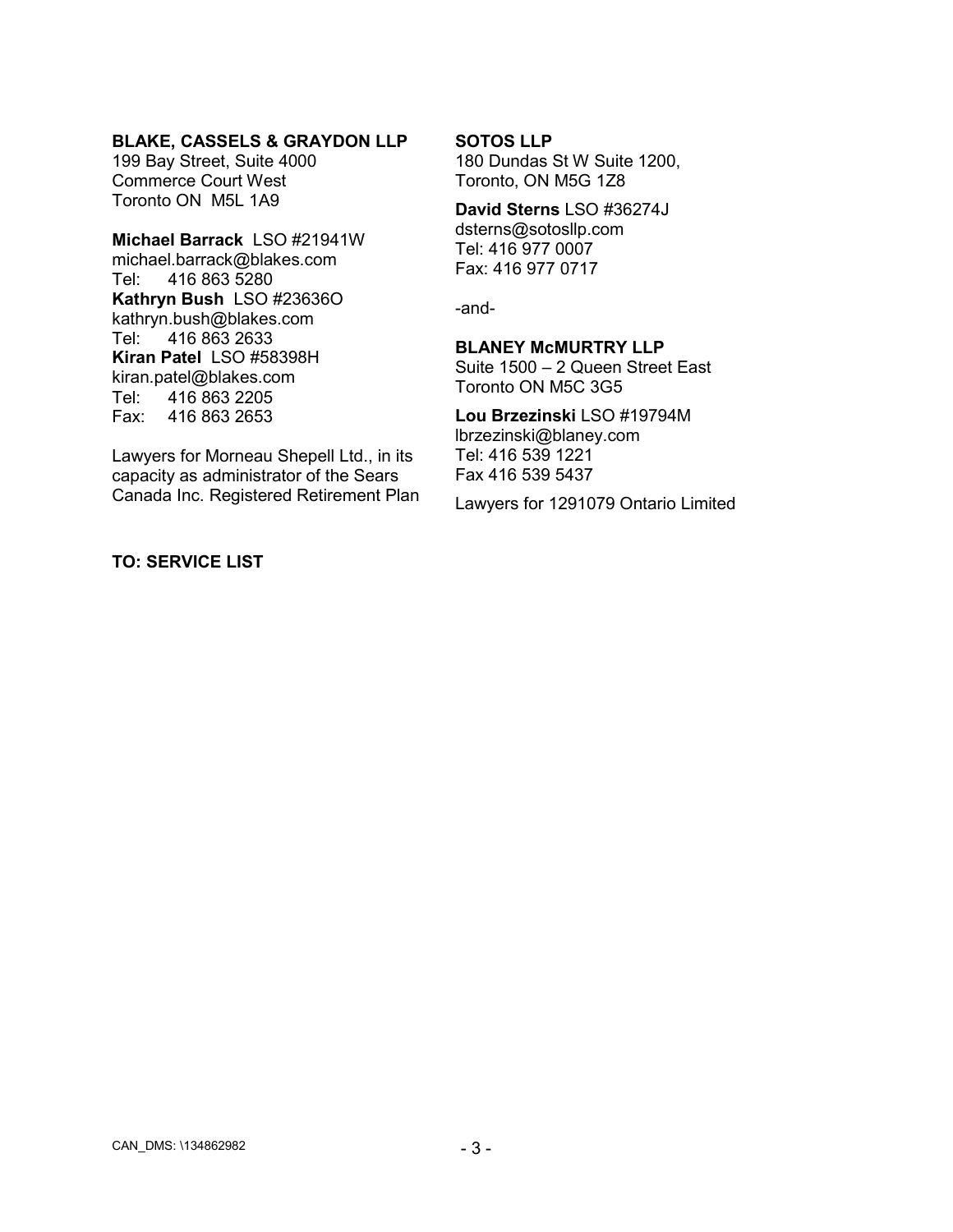# **PART I - INTRODUCTION**

- 1. By this motion, the Plaintiffs[1](#page-3-0) seek an order (the "**Approval Order**") under the *Companies' Creditors Arrangement Act* (Canada) (the "**CCAA**"), among other things, giving effect to and approving the terms of an agreement regarding a \$50 million settlement (the "**Settlement Agreement**") between the Plaintiffs and Ephraim J. Bird, Douglas Campbell, William Crowley, William Harker, R. Raja Khanna, James McBurney, Deborah Rosati and Donald Ross (collectively, the "**Director Defendants**"), being certain of the defendants in the Dividend Actions as defined and described in further detail below.
- 2. It is well established that a CCAA court has the jurisdiction to approve a settlement reached by a debtor provided that the settlement is beneficial to the debtor and its stakeholders, is fair and reasonable, and is consistent with the purpose and spirit of the CCAA.<sup>[2](#page-3-1)</sup>
- 3. As described more fully herein, the Plaintiffs—with the support of the Director Defendants—submit that the Approval Order should be approved for the following reasons:
	- (a) The Settlement Agreement is the product of extensive negotiations conducted by experienced counsel and provides a substantial and immediate cash contribution to the Plaintiffs;

<span id="page-3-0"></span> <sup>1</sup> Being (a) Sears Canada Inc. ("**Sears Canada**") by its Court-Appointed Litigation Trustee, J. Douglas Cunningham, Q.C. (the "**Litigation Trustee**") in proceedings pursuant to the *Companies' Creditors Arrangement Act,* R.S.C. 1985, c. c-36 (the "**CCAA Proceedings**"), (b) FTI Consulting Canada Inc. in its capacity as Court-appointed monitor (the "**Monitor**"), (c) Morneau Shepell Ltd. (the "**Pension Administrator**"), in its capacity as administrator of the Sears Canada Inc. Registered Retirement Plan (the "**Sears Pension Plan**") and 1291079 Ontario Limited

<span id="page-3-1"></span><sup>&</sup>lt;sup>2</sup> Labourers Pension Fund of Central and Eastern Canada v. Sino-Forest Corp., [2013 ONSC 1078](http://canlii.ca/t/fwq19) at para. 49 ["*Sino-Forest*"].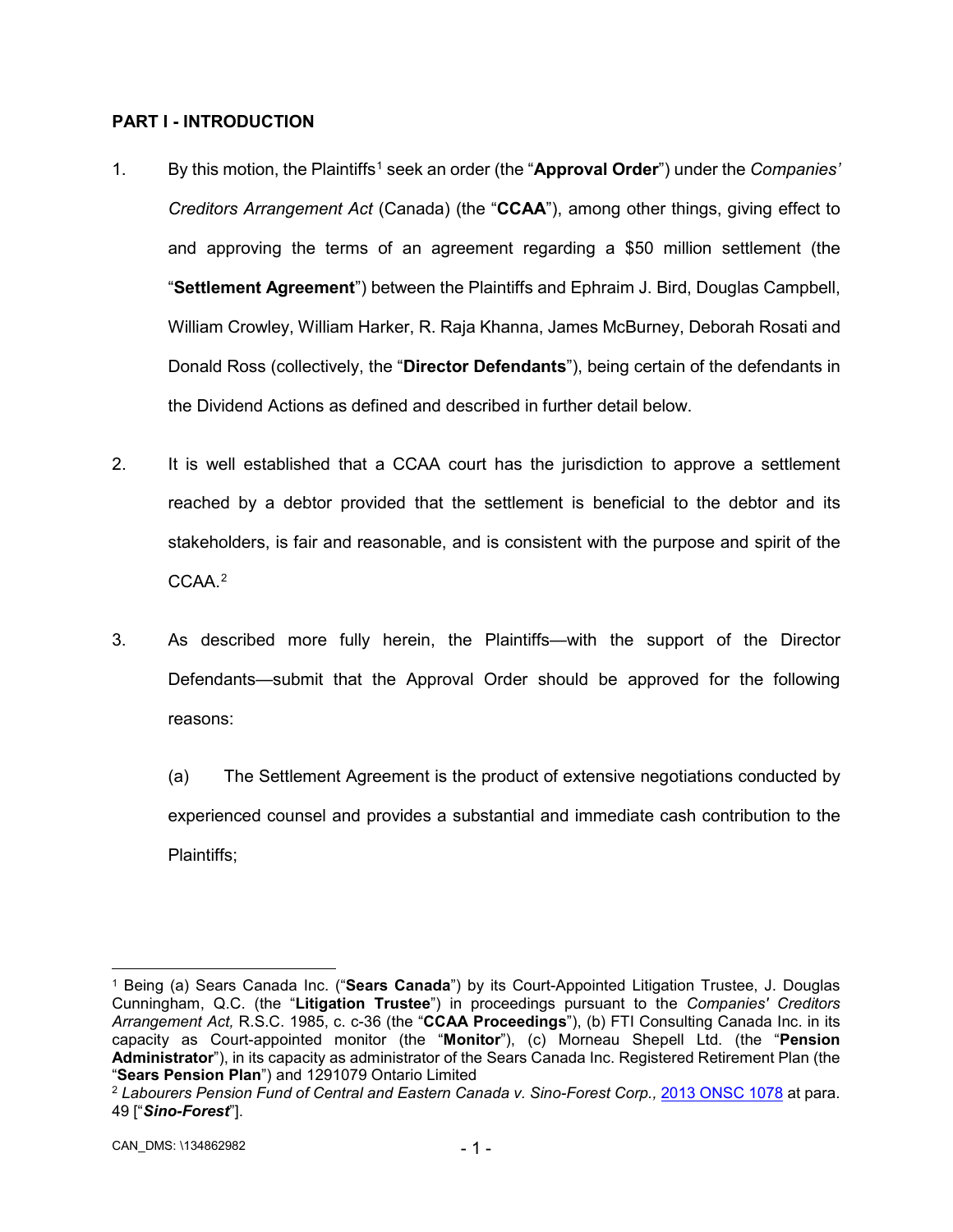(b) It constitutes a fair and reasonable compromise of the Plaintiffs' claims in light of the risks and merits of the claims, the costs of the Dividend Actions, and uncertainties regarding recoveries;

(c) The Settlement Agreement is consistent with the spirit and purpose of the CCAA because it benefits the Applicants' stakeholders and is an efficient and value generating resolution in the circumstances; and

(d) The terms of the proposed Approval Order will result in no prejudice to the nonsettling defendants as the Plaintiffs' claims following the Approval Order will be limited to only those attributable to the liability of the non-settling defendants. In light of this limit, precluding the non-settling defendants from cross-claiming against the Director Defendants or other parties in respect of Released Claims (as defined and described below) causes them no harm. There is no risk of double recovery by the Plaintiffs, and the non-settling defendants continue to retain their other litigation rights.

4. The Plaintiffs submit that the motion should be granted. The Settlement Agreement should be approved and the proposed order should be issued.

### **PART II - THE FACTS**

### **The Proceedings and Claims**

5. This motion seeks settlement approval, releases and a claims bar order in four separate proceedings under the following case file numbers: CV-18-00611219-00CL, CV-18- 00611214-00CL, CV-18-00611217-00CL, and CV-19-00617792-00CL (the "**Dividend Actions**") and in the proceedings of Sears Canada, among others, under the CCAA.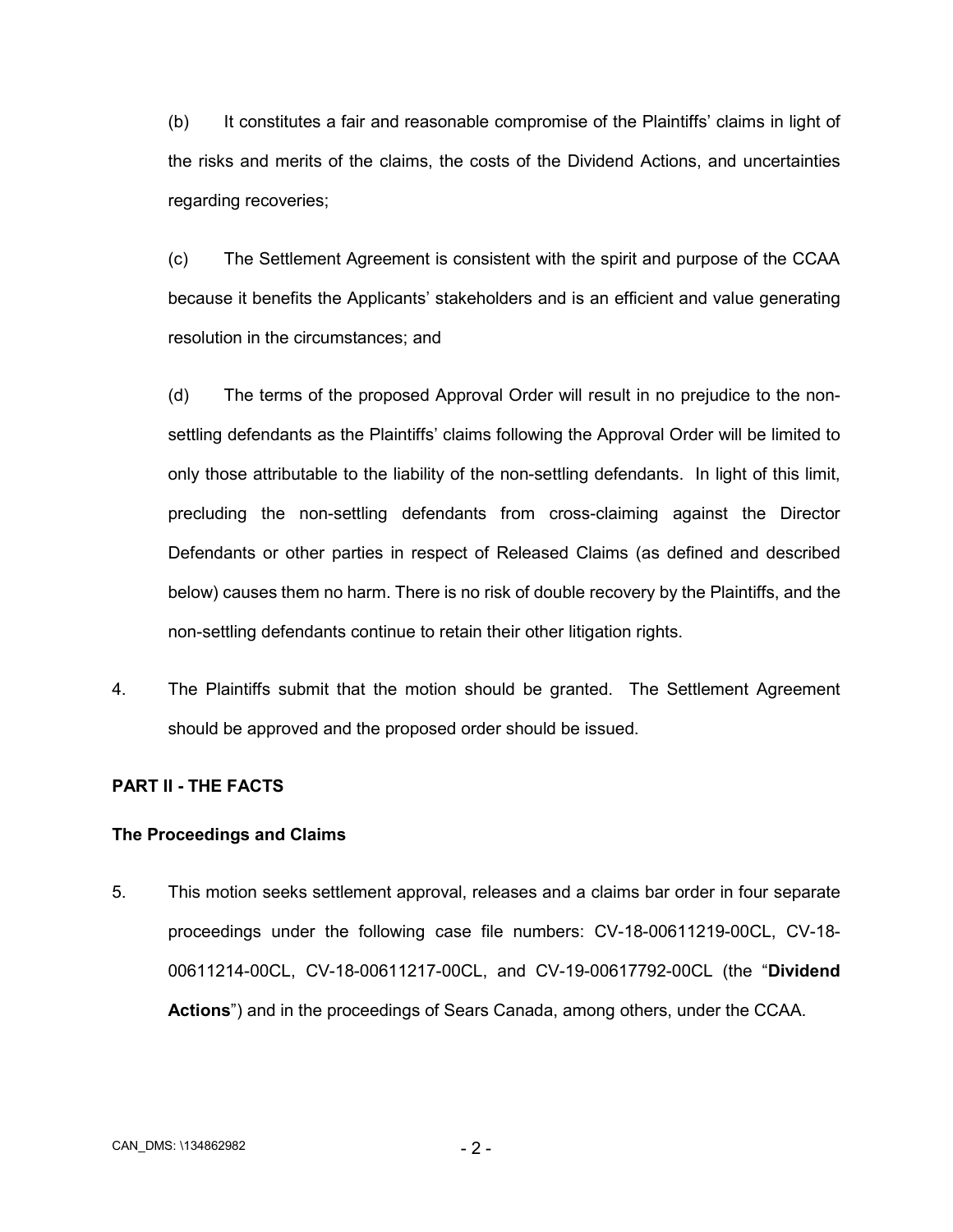- 6. Three of the Dividend Actions were commenced on December 19, 2018 by the Litigation Trustee, the Monitor and the Pension Administrator against certain shareholders and former directors of Sears Canada.
- 7. The fourth Dividend Action a proposed class action commenced in 2015 by a Sears Hometown Store franchisee under the *Class Proceedings Act, 1992* (Ontario) (the "**CPA**", with such Dividend Action, being the "**Dealer Class Action**") — was transferred to the Commercial List in 2019. It was also certified by order of Justice McEwen in June 2019.
- 8. The Actions concern a \$509 million dividend that Sears Canada declared in November 2013 and distributed to shareholders in December 2013. The Plaintiffs in the actions allege certain causes of action against the directors who authorized the dividend (being the Director Defendants) and certain major shareholders who benefited from it, and that the dividend should be unwound and/or damages should be paid on account of this.
- 9. The Monitor and the Litigation Trustee each claim \$509 million, plus interest and costs. The Pension Administrator claims for the amount of the wind up deficit of the Sears Pension Plan, estimated at approximately \$260 million when the claim was commenced. For its part, the Dealer Class Action seeks the sum of \$80 million. The claims allege that Director Defendants are jointly and severally liable for all amounts claimed.
- 10. To date, no defendant has made a cross-claim for contribution and indemnity against other defendants pursuant to the *Negligence Act* or otherwise. However, as discussed below, certain claims were made against the Director Defendants in the directors' and officers' claims process undertaken in the CCAA Proceedings relating to both the 2013 dividend and other matters.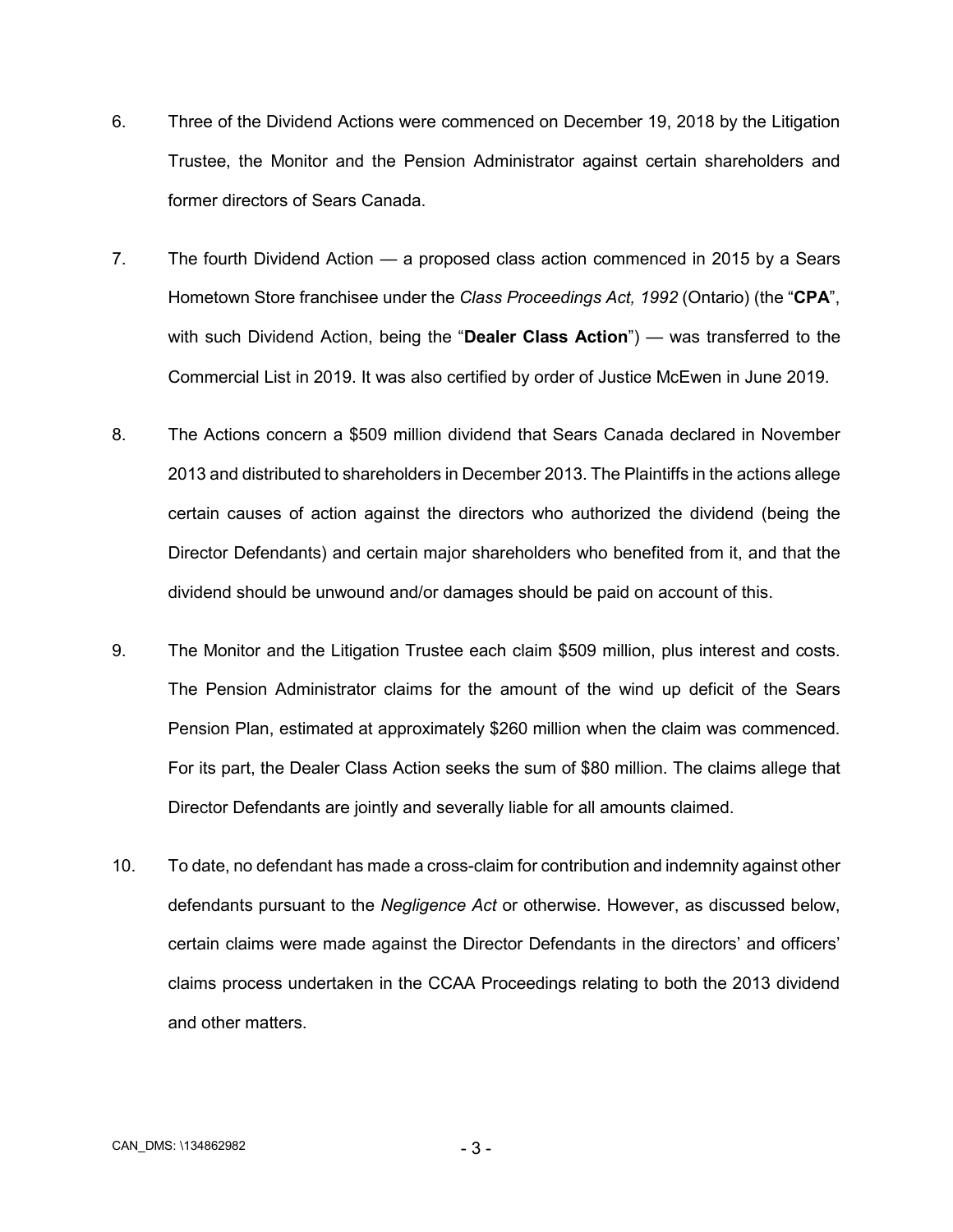11. On March 17, 2020, this Court granted an order approving a settlement of the Dividend Actions against Sears Holdings Corporation ("**SHC**"), one of the other defendants in the Dividend Actions, which order, like the proposed Approval Order, contained similar *Pierringer* provisions barring non-settling defendants from cross-claiming against the settling party.

# **Settlement Negotiations with Director Defendants and D&O Insurance**

- 12. As detailed in the Monitor's Thirty-Eighth Report, the Plaintiffs and the Director Defendants commenced a dialogue regarding potential settlement at and following a non-judicial mediation in February 2020. These discussions continued at a judicial mediation commencing on June 8, 2020. $^3$  $^3$
- 13. In connection with these settlement discussions, the Plaintiffs had to consider the following:
	- (a) the merits and risks of the Dividend Actions generally, and the litigation costs that would be required to be continue the Dividend Actions against the Director Defendants;
	- (b) the ability to recover any judgment from the Director Defendants personally;
	- (c) the amount of available insurance under the applicable director and officer insurance policies, which the Plaintiffs understood had been eroded in connection with prior claims and may be further diminished by other material claims against these same policies that provide coverage to directors and officers of SHC and other affiliates of SHC, particularly in the context of the Chapter 11 proceedings of SHC. [4](#page-6-1)

<span id="page-6-0"></span> <sup>3</sup> Thirty-Eighth Report of the Monitor dated August 14, 2020 (the "**Thirty-Eighth Report**"), Motion Record of the Plaintiffs (the "**Plaintiffs MR**") Tab 2, at paras. 23-26.

<span id="page-6-1"></span><sup>4</sup> Thirty-Eighth Report, Plaintiffs MR Tab 2, at paras. 28(a) & 32.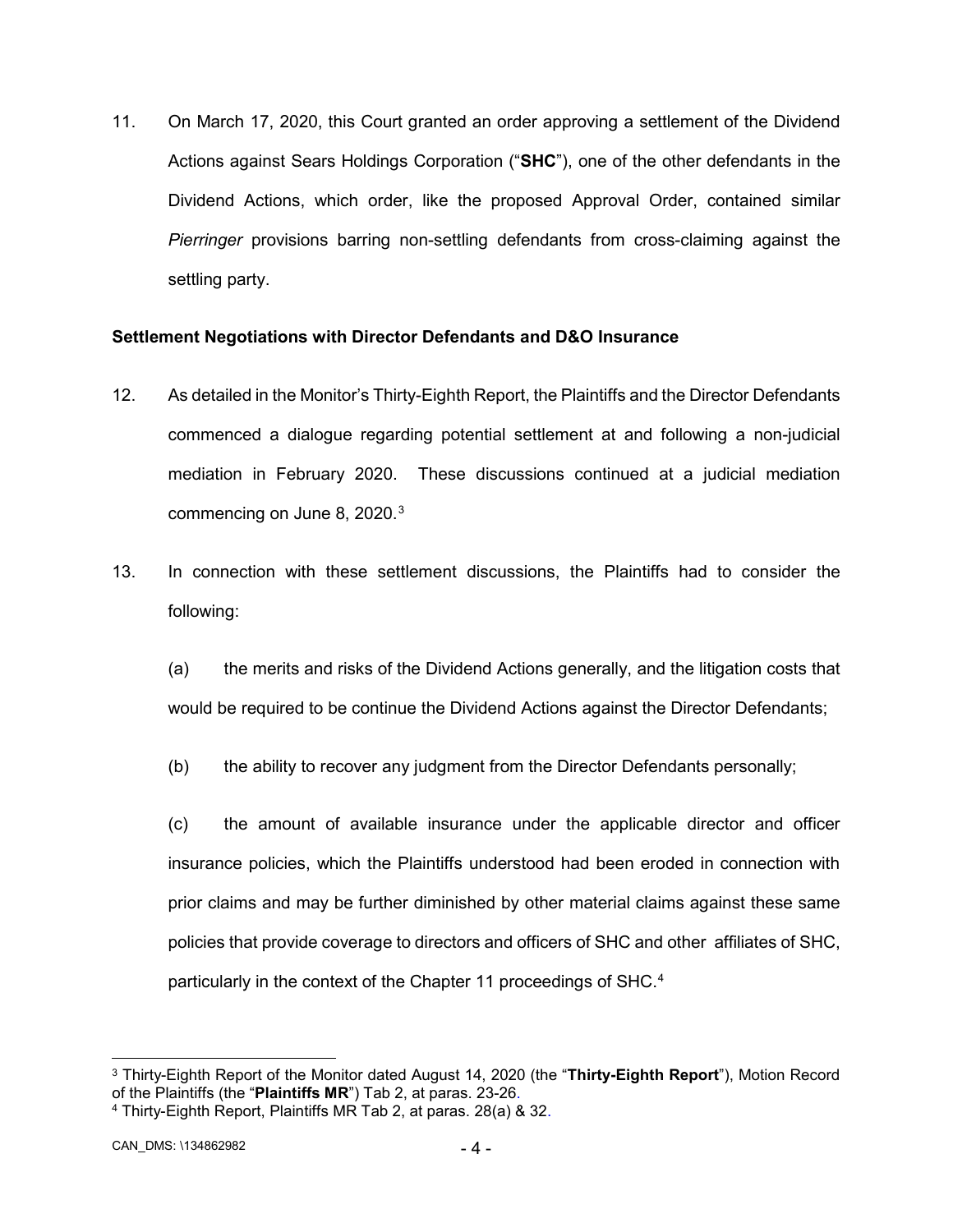- 14. Given these factors, there was incentive to the Plaintiffs to negotiate a reasonable settlement of the Dividend Actions as against the Director Defendants. As a result and following lengthy negotiations in the context of a judicial mediation, and consultation with the Sears Canada's committee of creditors, the Plaintiffs and Director Defendants agreed to enter into the Settlement Agreement:<sup>5</sup>
- 15. The material terms of the Settlement Agreement are as follows $6$ :

(a) Settlement Funds: The Director Defendants will cause the relevant insurers (the "**Insurers**") to pay to the Plaintiffs the amount of \$50 million in full satisfaction of all Released Claims (as defined and described below).

(b) Obligations Regarding Production and Assistance: If requested by the Plaintiffs, the Director Defendants shall appear and give sworn evidence as witnesses at the trials of the Dividend Actions against the remaining non-settling defendants. Sears Canada shall pay the legal costs of the Director Defendants' current counsel in connection with the Director Defendants' preparation for testimony at the trials of the Claims in an amount not to exceed \$100,000 in total.

(c) Releases: The Settlement Agreement provides for releases in favour of (i) the Director Defendants; (ii) the Insurers (other than QBE Insurance Corporation) and (iii) all other Insured Persons solely in regard to claims with respect to Loss arising from one or more Wrongful Acts of that other Insured Person undertaken in that person's capacity as an Insured Person (as those capitalized terms are defined in the primary layer of the Director Defendants' relevant insurance policies) (the "**Released Claims**").

<span id="page-7-0"></span> <sup>5</sup> Thirty-Eighth Report, Plaintiffs MR Tab 2, at para. 27.

<span id="page-7-1"></span> $6$  This summary is provided for general information purposes only. In the case of any inconsistency between this summary and the terms of the Settlement Agreement, the Settlement Agreement shall govern.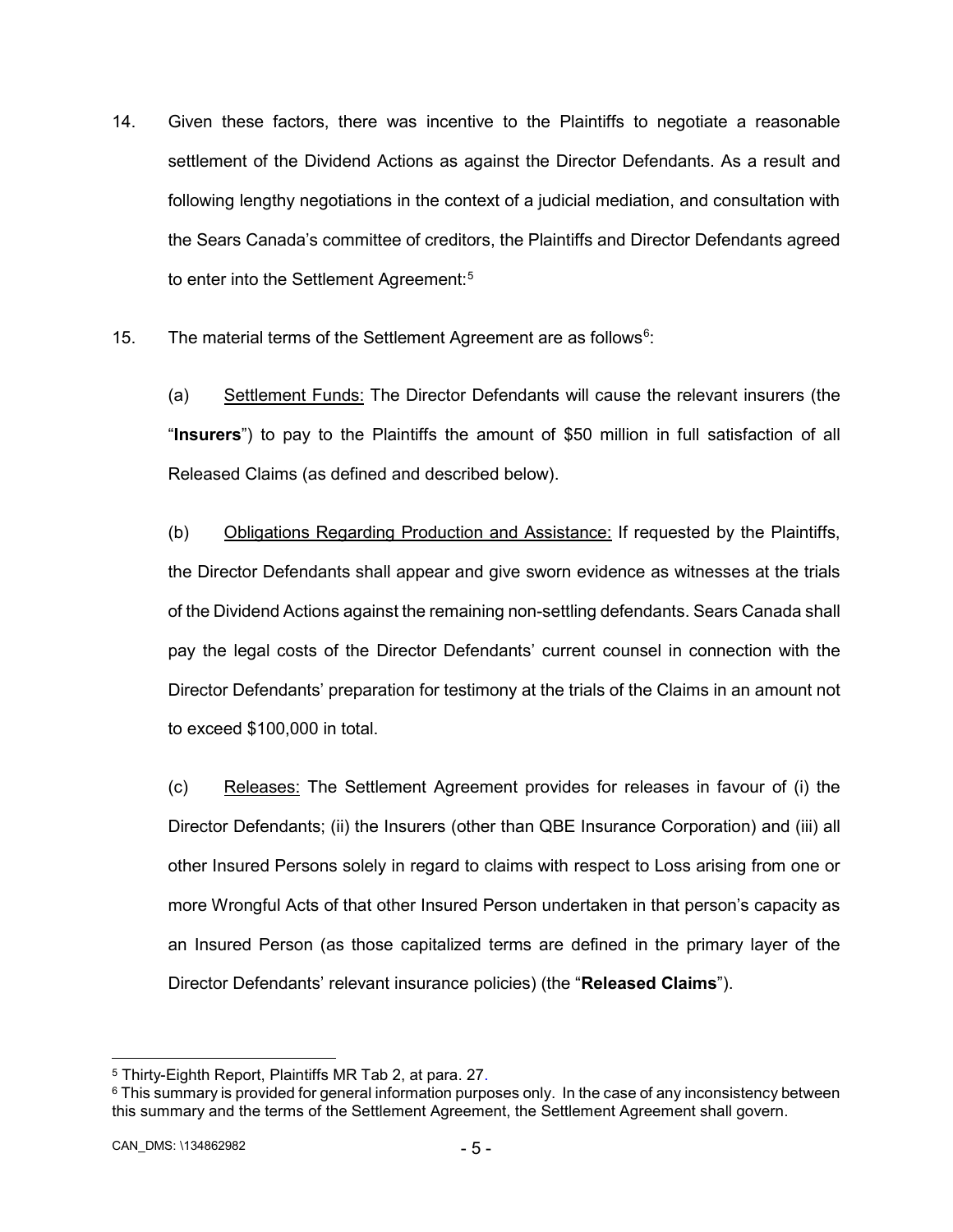(d) Effective Date & Court Approval: the settlement is conditional and shall become effective upon: (i) the Approval Order becoming a final, non-appealable order; (ii) releases in the form attached to the Settlement Agreement being signed; and (iii) receipt of the Settlement Funds by the Monitor.

(e) No Admission of Liability: Payment of the Settlement Funds will not in any manner constitute an admission of liability or wrongdoing on the part of the Director Defendants.

(f) CCAA Plan: Sears Canada agrees to amend its joint plan of compromise and arrangement (the "**Plan**") to provide for full and complete releases in favour of the Director Defendants consistent with those provided in the Settlement Agreement. However, effectiveness of the settlement is not conditional upon the prior implementation of the Plan.

(g) Director Defendant Indemnity Claims: the Director Defendants agree that they will waive any distribution on account of their indemnity claims and release any such indemnity claims filed in the CCAA Proceedings to the extent that those indemnity claims relate to the subject matter of the Dividend Actions.<sup>[7](#page-8-0)</sup>

16. The Monitor considers the terms of the Settlement Agreement to be reasonable and consistent with the terms of settlement agreements typically entered into in proceedings under the CCAA. The Sears Canada creditors committee also supports the proposed settlement.<sup>[8](#page-8-1)</sup>

<span id="page-8-0"></span> <sup>7</sup> Thirty-Eighth Report, Plaintiffs MR Tab 2, para. 36.

<span id="page-8-1"></span><sup>8</sup> Thirty-Eighth Report, Plaintiffs MR Tab 2, paras. 29 & 37.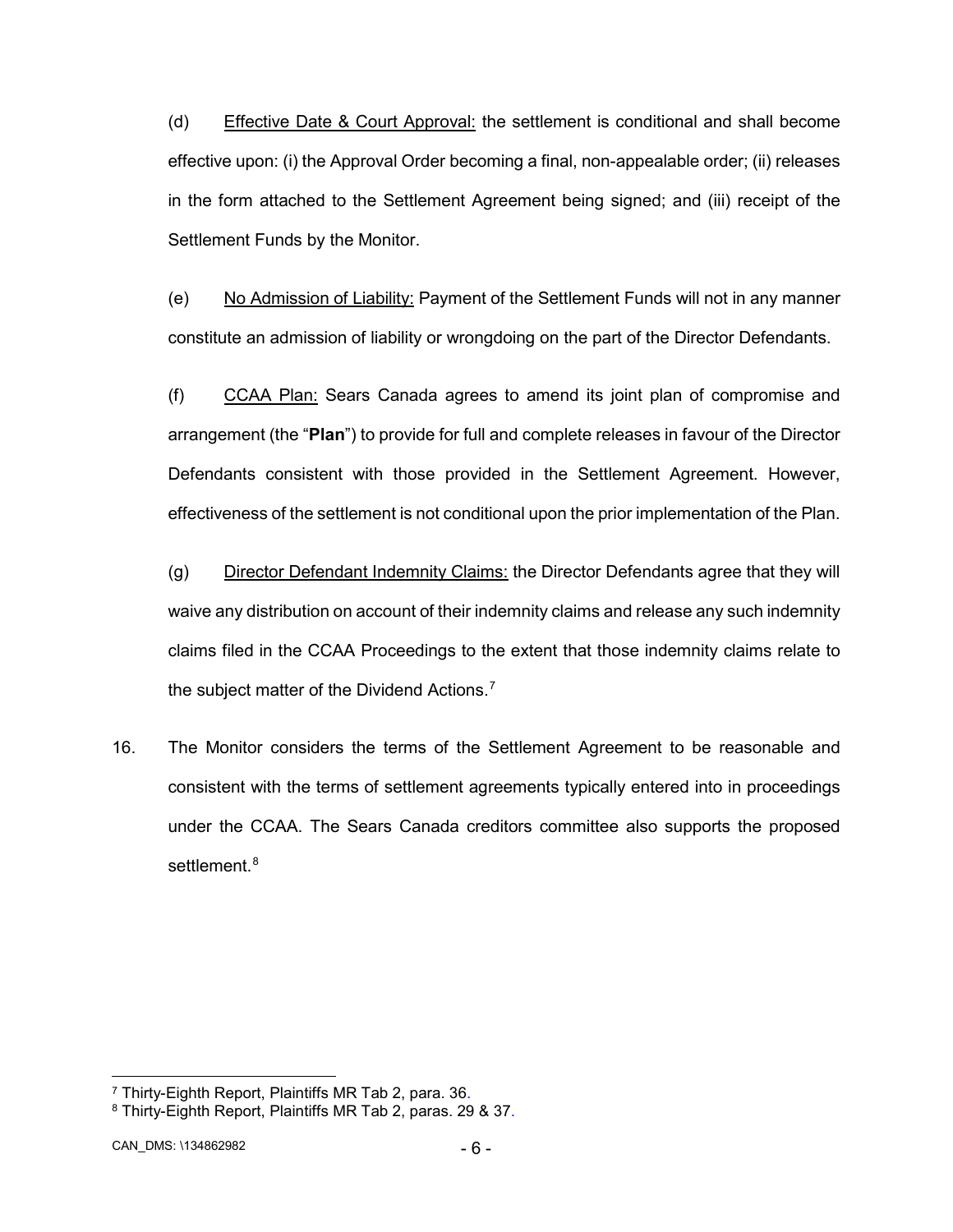# **The Proposed Order**

17. The proposed settlement is conditional on the Court granting the Approval Order substantially in the form of the order included in the Plaintiffs' motion record.

18. The Approval Order would, among other things:

(a) approve the Director Settlement Agreement, including for the purposes of the CPA in the case of the Dealer Class Action;

(b) approve releases and bar orders for the Released Claims, which releases, and bar orders shall apply to Released Claims asserted by all persons, including those not party to the Settlement Agreement;

(c) confirm that the Dividend Actions as against the non-settling defendants are not barred, which Dividend Actions are scheduled to go to trial on September 8, 2020;

(d) direct that the Plaintiffs' recovery from the non-settling defendants with which any Director Defendant is judicially determined to be jointly and severally liable shall be limited to only that proportion of damages attributable to the liability of the non-settling defendants; and

(e) make certain declarations in respect of the relevant insurance policies of the Director Defendants, which the Insurers have required as a condition of the Settlement Agreement.<sup>[9](#page-9-0)</sup>

<span id="page-9-0"></span> <sup>9</sup> Thirty-Eighth Report, Plaintiffs MR Tab 2, para. 40.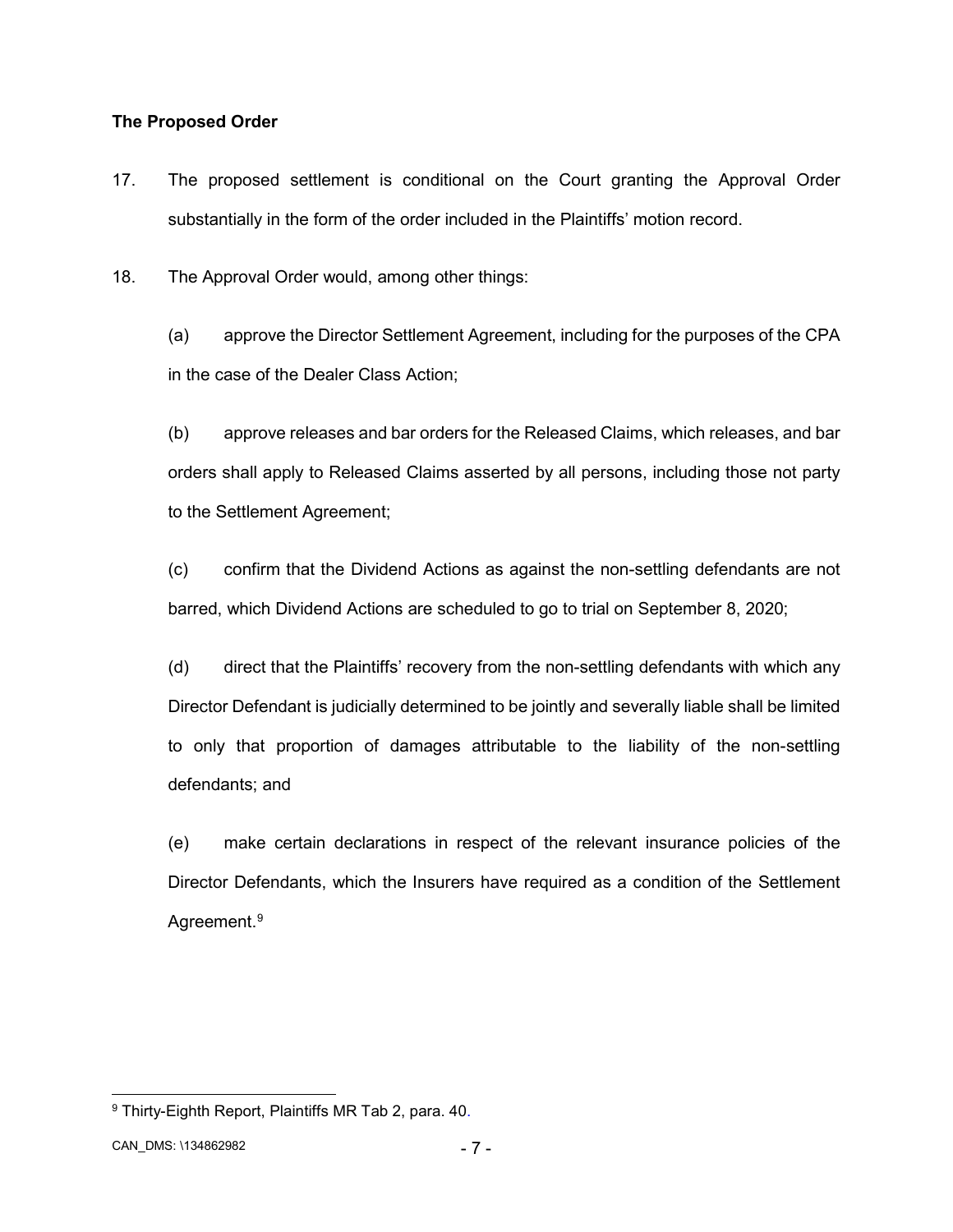- 19. In light of Ontario provincial regulations related to the COVID-19 pandemic<sup>[10](#page-10-0)</sup> that could have the effect of suspending the appeal periods for orders granted by the Court at this time, unless otherwise directed by the Court, the proposed order would also confirm that the appeal periods established under applicable legislation and the *Rules* will continue to apply to the proposed Approval Order without suspension.
- 20. 1291079 Ontario Limited has filed its own motion materials supporting approval of the Settlement Agreement pursuant to the CPA.

# **Releases and Bar Order**

- 21. The Settlement Agreement provides a comprehensive release in favour of the Director Defendants, Insurers (other than QBE Insurance Corporation) and other Insured Persons in respect of the Released Claims. The proposed Approval Order also includes a bar of the Released Claims, which includes all claims against the Director Defendants contemplated in Sections 5.1(2) and 19(2) of the CCAA.
- 22. The Plaintiffs submit that these requests are reasonable in the circumstances to provide certainty and finality to the Director Defendants and the Insurers funding the settlement given that:
	- (a) A lengthy and comprehensive claims process was undertaken in the CCAA Proceedings to identify and determine claims against, among others, the current and former directors of Sears Canada;<sup>[11](#page-10-1)</sup>

<span id="page-10-0"></span> <sup>10</sup> See O. Reg. 73/20, s. 2, which provides that "[a]ny provision of any statue, regulation, rule, by-law or order of the Government of Ontario establishing any period of time within which any step must be taken in any proceeding in Ontario, included any intended proceeding, shall, subject to the discretion of the court, tribunal or other decision-maker responsible for the proceeding, be suspended, and the suspension shall be retroactive to Monday, March 16, 2020."

<span id="page-10-1"></span><sup>11</sup> Thirty-Eighth Report, Plaintiffs MR Tab 2, at para. 45.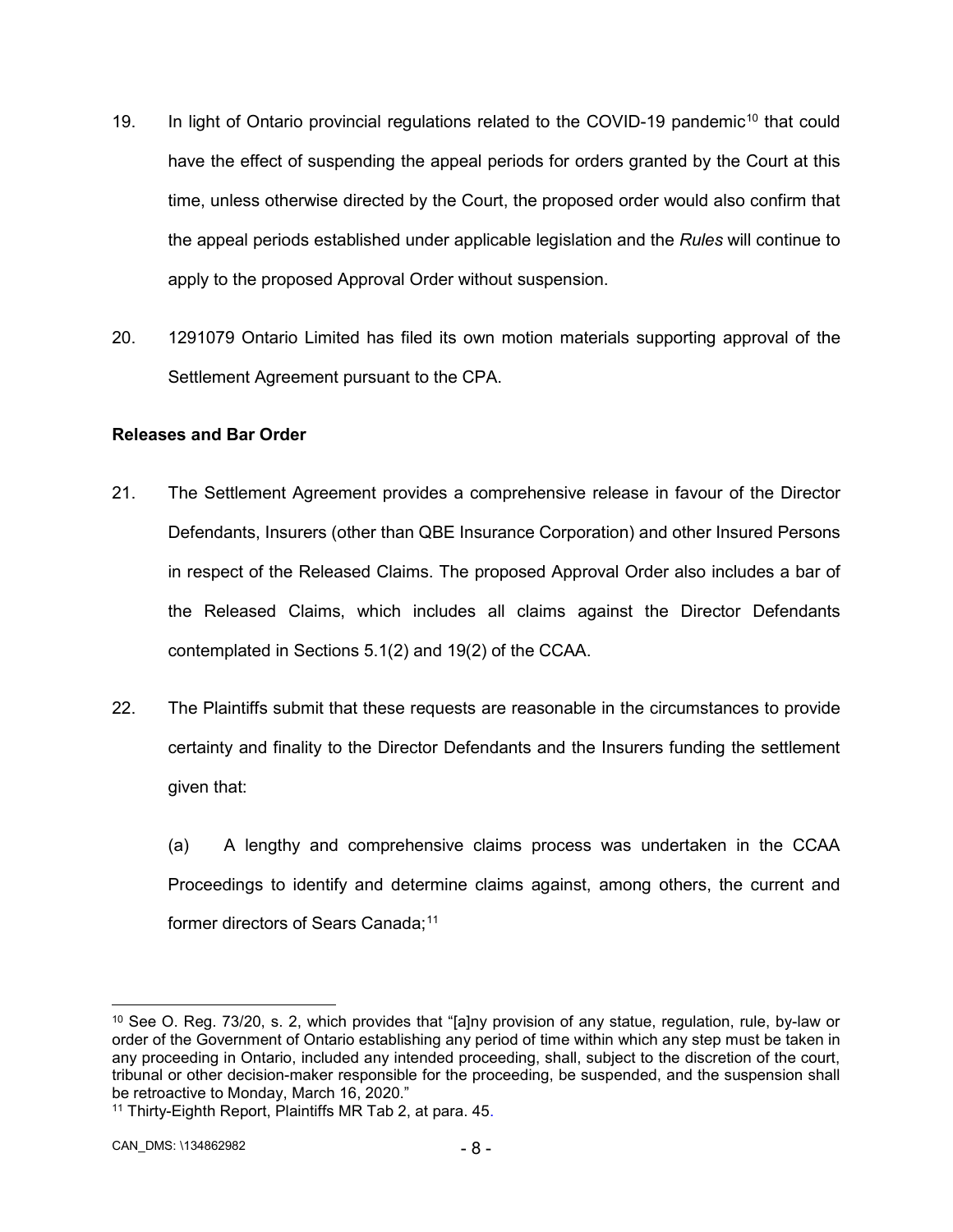(b) The applicable bar dates in that claims process are now long past, and there are only two remaining unresolved claims that have been filed against current or former directors of Sears Canada that are unrelated to the subject matter of the Dividend Actions and advance a specified claim in a specified amount, being (i) a single claim by an individual creditor that is in the process of being resolved, and (ii) a claim by an equity holder of Sears Canada for oppression and breaches of duty by the directors and officers of Sears Canada in connection with the commencement of the CCAA Proceedings by Sears Canada:<sup>[12](#page-11-0)</sup>

(c) Those claimants, and all other parties with unresolved claims against the Director Defendants, have received notice of this motion, and the proposed settlement:<sup>[13](#page-11-1)</sup> and

(d) Following the investigation by the court-appointed Litigation Investigator of any rights or claims that Sears Canada and/or any of its creditors may have against any parties, including the current and former directors of Sears Canada, no claims other than the Litigation Trustee's claim and the Monitor's claim have been pursued by Sears Canada or the Monitor against the Director Defendants or any other directors or officers.<sup>[14](#page-11-2)</sup>

#### **PART III - ISSUES, LAW & ARGUMENT**

23. The sole issue on this motion is whether the Settlement Agreement should be approved and the Approval Order, including the proposed releases and claims bar, should be granted. For the reasons that follow, the Plaintiffs submit that the answer is "yes".

<span id="page-11-0"></span> <sup>12</sup> Thirty-Eighth Report, Plaintiffs MR Tab 2, at para. 47.

<span id="page-11-1"></span><sup>13</sup> Thirty-Eighth Report, Plaintiffs MR Tab 2, at para. 49.

<span id="page-11-2"></span><sup>14</sup> Thirty-Eighth Report, Plaintiffs MR Tab 2, at para. 50.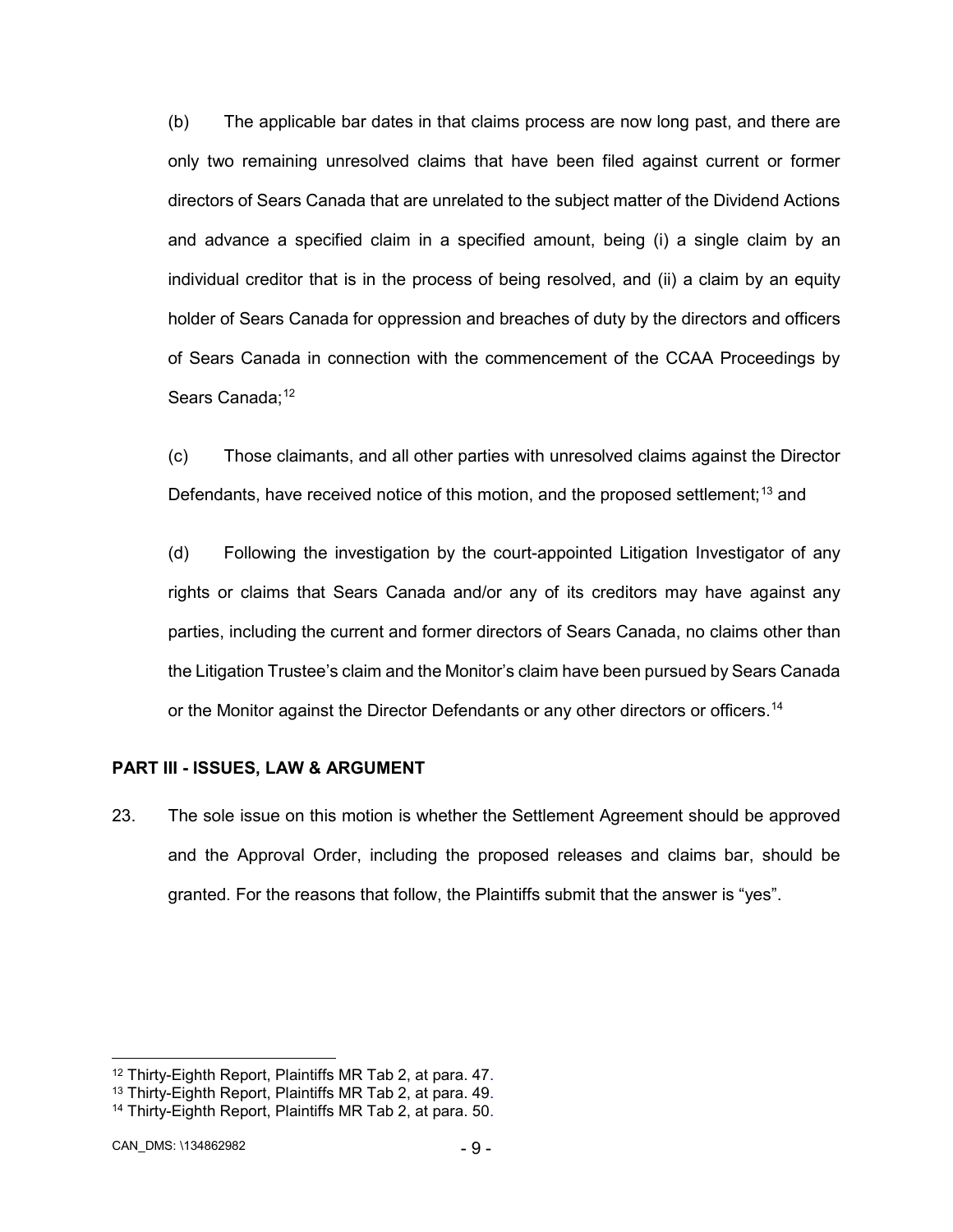# **This Court has Jurisdiction to Approve the Settlement Agreement**

- 24. CCAA courts have the jurisdiction to approve pre-plan agreements, including settlements.<sup>[15](#page-12-0)</sup> This jurisdiction derives from section 11 of the CCAA, which provides the Court with broad powers to make any order that it considers appropriate, and section 11.02(2) which provides specific authority to vary a stay of proceedings.
- 25. Courts have repeatedly confirmed their jurisdiction to approve transactions, including settlements, during the course of CCAA proceedings prior to any plan of arrangement coming for a vote of creditors. Indeed, the courts have made clear that such settlements are to be encouraged:

*[T[the chances of achieving a successful restructuring proceeding increase where the parties can agree on certain issues. Settlement agreements between the parties in these types of proceedings are very much encouraged where resolutions take place in the boardroom, as opposed to the courtroom. There is every reason to encourage such settlements, with approval and implementation subject to appropriate judicial oversight.*[16](#page-12-1)

26. This jurisdiction has been confirmed during the course of these proceedings, where this Court has approved the Plaintiffs' settlement with SHC in respect of the Dividend Actions on March 17, 2020.

# **The Settlement Agreement is Fair and Reasonable and Should be Approved**

- 27. As between the Plaintiffs, Sears Canada's stakeholders and the Director Defendants, the settlement is fair and reasonable, and should be approved.
- 28. In approving a settlement under the CCAA, the Court must be satisfied that:

<span id="page-12-0"></span><sup>&</sup>lt;sup>15</sup> See e.g. *C[a](http://canlii.ca/t/1sl3z)lpine Canada Energy Ltd*., Re, <u>2007 ABCA 266</u> at para. 23,<br><sup>16</sup> *Great Basin Gold Ltd., Re*, <u>2012 BCSC 1773</u> at para. 15 ["*Great Basin*"]

<span id="page-12-1"></span>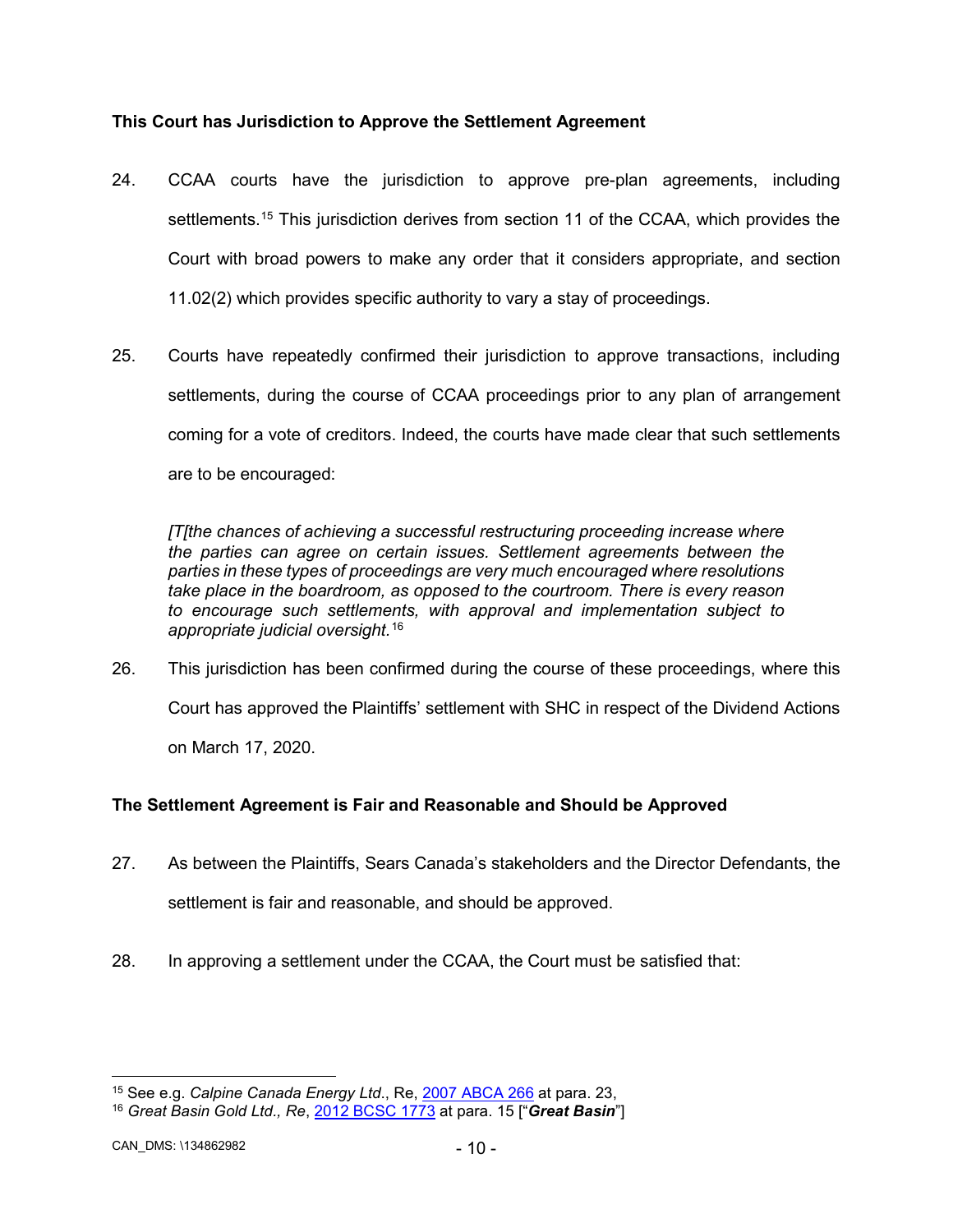- (a) the settlement would be beneficial to the debtor and its stakeholders generally;
- (b) the settlement is fair and reasonable; and
- $(c)$  the settlement is consistent with the purpose and spirit of the CCAA.<sup>[17](#page-13-0)</sup>
- 29. These requirements are satisfied here.
- 30. First, the benefits to Sears Canada and its stakeholders are substantial. The Settlement Agreement would result in the payment of \$50 million in immediately available funds to the Plaintiffs and reduce the scope of potentially protracted, costly and distracting litigation against the Director Defendants. That these benefits are significant to Sears Canada's stakeholders is evidenced as well by its creditor committee's support for this motion.
- 31. Second, the Settlement Agreement is fair and reasonable in view of, among other things:

(a) the merits and risks associated with the Dividend Actions as against the Director Defendants;

(b) the costs of continuing to pursue such litigation as against the Director Defendants;

(c) uncertainties around amounts that would be recoverable from the Director Defendants personally,

(d) the amount of available insurance as funds available under applicable policies continue to erode with the passage of time; and

(e) as described further below, the completion of a comprehensive claims process and investigation of potential claims by the Litigation Investigator.

<span id="page-13-0"></span> <sup>17</sup> *[Sino-Forest](http://canlii.ca/t/fwq19)* at para. 49.

CAN\_DMS: - 11 - \134862982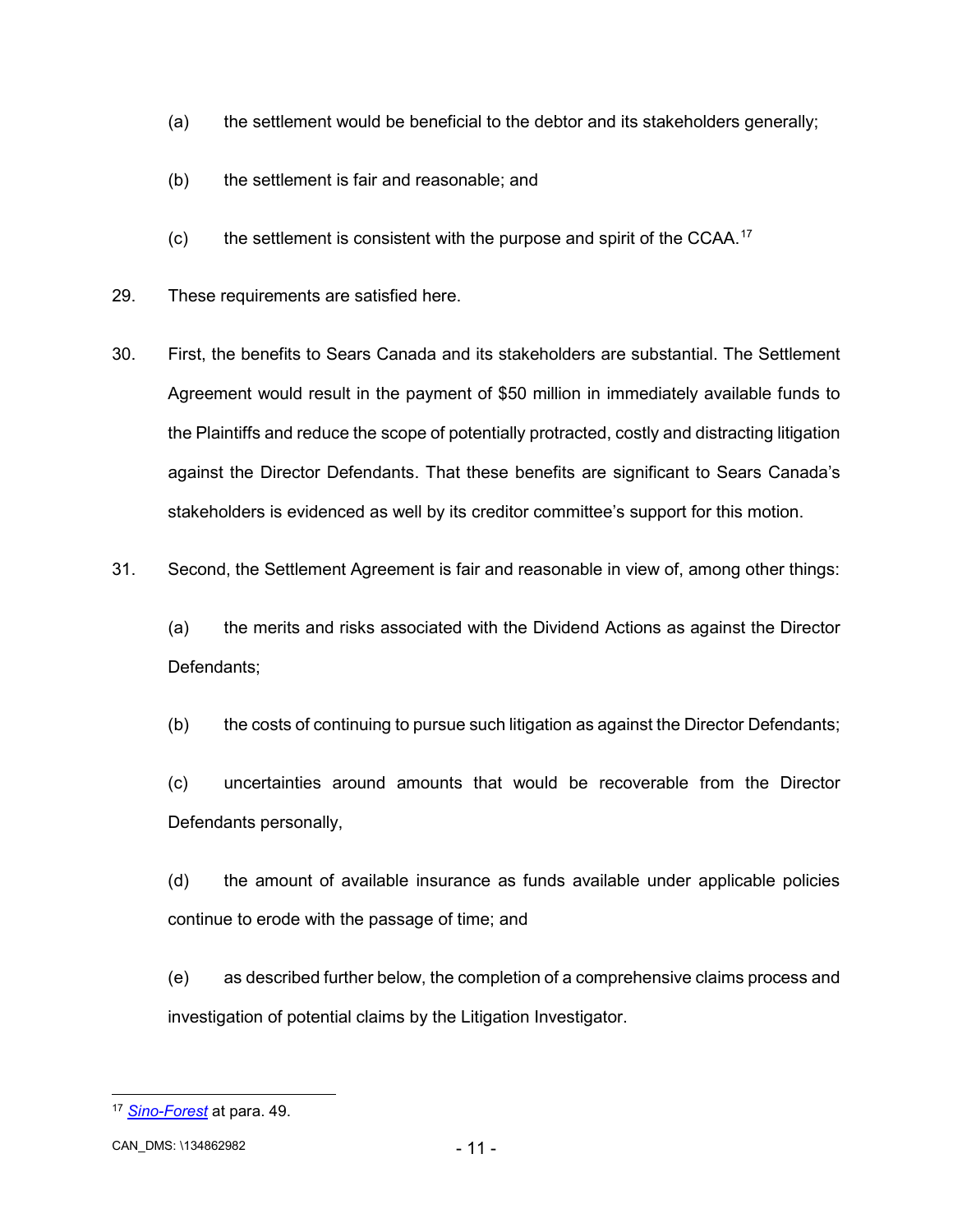32. Third, the proposed settlement is entirely consistent with the principles and purpose of the CCAA in that:

(a) it resolves the Dividend Actions against the Director Defendants consensually rather than through protracted litigation;

(b) in the case of the Monitor's claim, provides an opportunity for recovery on a claim advanced pursuant to Section 36.1 of the CCAA;<sup>[18](#page-14-0)</sup> and

(c) for the reasons outlined above, not only provides clear benefits (and substantial Settlement Funds) to Sears Canada's stakeholders, but is fair and reasonable to all affected parties.

33. It should be noted that a non-party to a settlement can only make submissions in respect of that settlement insofar as the non-party is directly affected by it. It is otherwise a stranger to the settlement.<sup>[19](#page-14-1)</sup>

# *Pierringer* **Order Should Be Approved**

- (a) Public Policy Favours *Pierringer* Settlement Agreements
- 34. The proposed order to enact the settlement is a type of *Pierringer* arrangement, a familiar and common way for plaintiffs in multi-party litigation to settle with some but not all defendants in multi-party litigation. Under such arrangements, the settling defendant is released from the action on specific terms, while the remaining (non-settling) defendants continue in the action. Thereafter, the plaintiff may only seek recovery from the nonsettling defendants on a several liability basis (although the non-settling defendants

<span id="page-14-0"></span> <sup>18</sup> See *[Great Basin](http://canlii.ca/t/ftz0c)*, at para. 15.

<span id="page-14-1"></span><sup>19</sup> *Gariepy v Shell Oil Co.*, [2002 CanLII 12911](http://canlii.ca/t/1ckjq) at paras 37-41 (On. S.C.J.)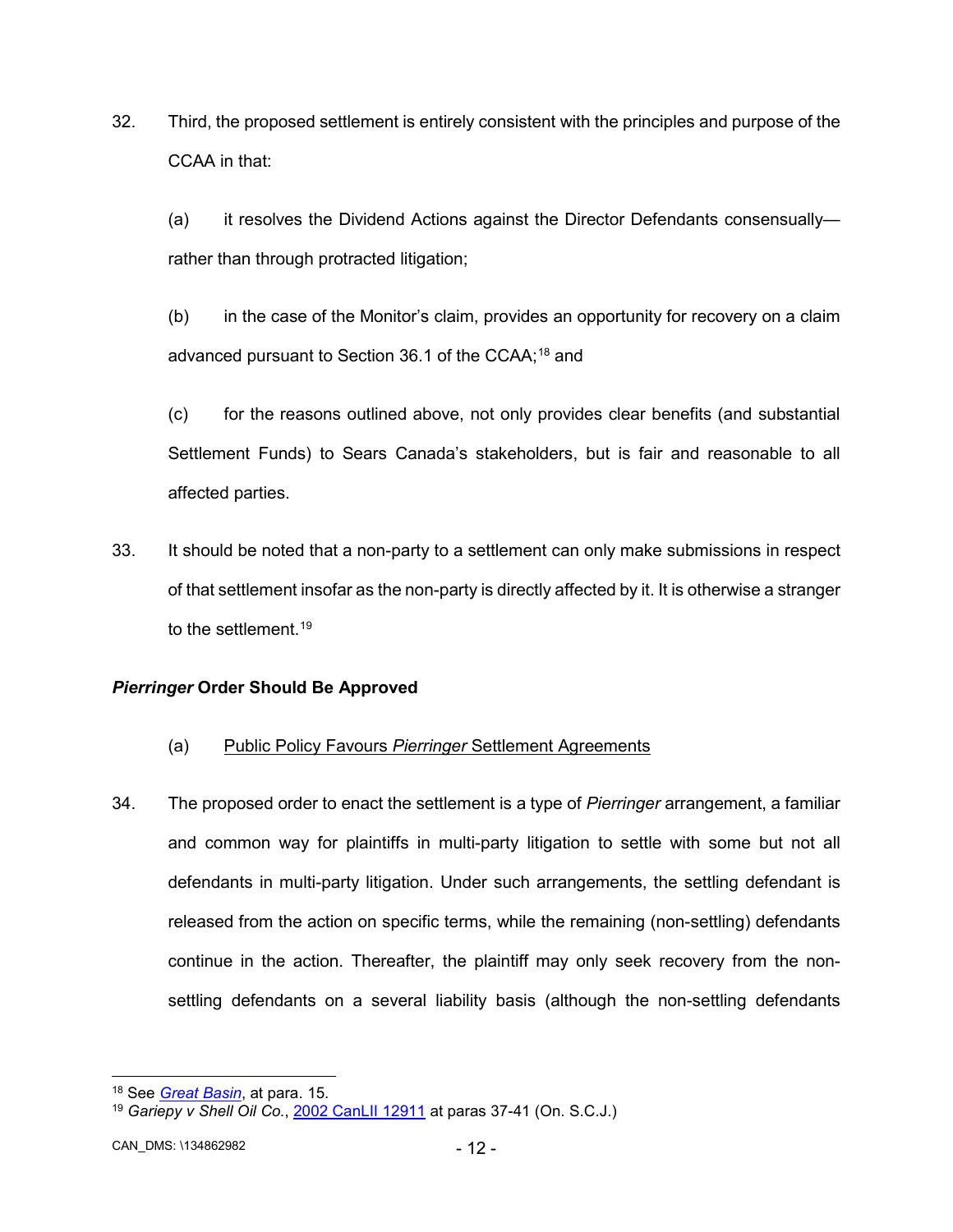remain subject to joint liability amongst themselves). The ultimate effect of this is to let the settling defendants out of the action, and the non-settling defendants are not responsible for any loss that may be solely attributable to the liability of the settling defendants, being in this case the Director Defendants.<sup>[20](#page-15-0)</sup>

- 35. *Pierringer* agreements facilitate settlements by ensuring that where one defendant wants to settle, but others do not, the entire action need not proceed to trial. There is an overriding public interest in promoting and favouring settlements. They promote the interests of the parties, reduce the strain on the judicial system, and contribute to the effective administration of justice.<sup>[21](#page-15-1)</sup>
- 36. In *Sable*, the Supreme Court of Canada confirmed that under a *Pierringer* agreement, the non-settling defendants can only be held liable for their share of the damages, and they are severally, not jointly, liable with the settling defendant(s); though—as mentioned they remain jointly liable amongst each other. $^{22}$  $^{22}$  $^{22}$
- 37. The Settlement Agreement here meets the public policy objectives of partial settlement in complex multi-party proceedings. If this Court approves the claims bar orders, the settlement agreement will resolve disputes amongst the Plaintiffs and a substantial portion of the defendants, and reduce the scope of the remaining claims in the Dividend Actions.
	- (b) The Settlement Agreement and Order are Fair to the Non-Settling Defendants
- 38. *Pierringer* agreements must ensure that non-settling defendants are not prejudiced by partial settlement of litigation. Courts are naturally concerned that the fairness of the ongoing litigation process be preserved. Orders enacting *Pierringer* agreements facilitate

<span id="page-15-0"></span> <sup>20</sup> *Gendron v Doug C Thompson Ltd (Thompson Fuels)*, [2019 ONCA 293](http://canlii.ca/t/hzqnv) at para. 97.

<span id="page-15-1"></span><sup>21</sup> *Sable Offshore Inc v Ameron International Corp*, [2013 SCC 37](http://canlii.ca/t/fzcgw) at para 11 ["*Sable*"].

<span id="page-15-2"></span><sup>22</sup> *[Sable](http://canlii.ca/t/fzcgw)*, at para 26.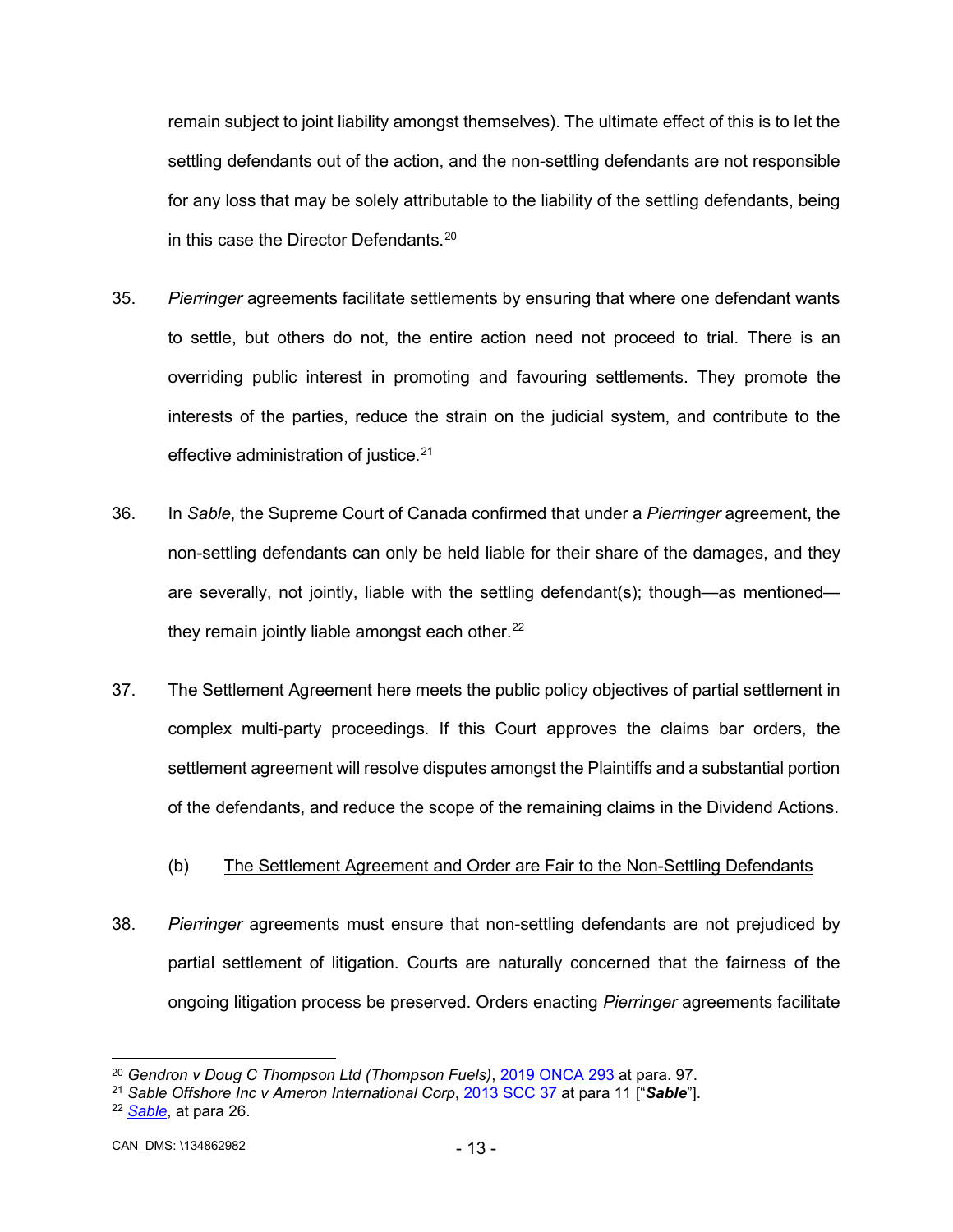a settlement between a plaintiff and defendant while maintaining a level playing field for the remaining non-settling defendants. $23$ 

- 39. The Settlement Agreement and the Approval Order sought here are fair to the non-settling defendants, who are not prejudiced by them. The terms of the Settlement Agreement have been fully disclosed. The non-settling defendants retain their existing litigation rights. While the Approval Order would preclude them from continuing or commencing claims against the Director Defendants, among others, in reality there is no prejudice to them, because the Settlement Agreement and Approval Order provide that the Plaintiffs' recoveries from the non-settling defendants will be limited to only those losses attributable to the non-settling defendants.
- 40. In light of the Settlement Agreement, any cross-claim or other claim against the Director Defendants with respect to the Dividend Actions would have no legal basis. There is no prejudice therefore to the non-settling defendants if such claims, which to date have not been advanced, were to be barred by this Court as a condition of approving the Settlement Agreement. As the Court of Appeal noted in *Endean*, a non-settling defendant's need to cross-claim against a settling defendant (because it wants to recover the settling defendant's share of fault from it as indemnity) disappears under a *Pierringer* order. That is because the order "requires the plaintiff to effectively put the non-settling defendant in the same economic position as if it paid the plaintiff in full and recovered any indemnity from the settling defendant," by requiring the plaintiff to reduce what it can recover from the non-settling defendant.<sup>[24](#page-16-1)</sup> In that scenario as in this one, the non-settling defendants

<span id="page-16-0"></span> <sup>23</sup> *Endean v. St Joseph's General Hospital*, [2019 ONCA 181](http://canlii.ca/t/hxxb6) at para. 52 ["*Endean*"].

<span id="page-16-1"></span><sup>24</sup> *[Endean](http://canlii.ca/t/hxxb6)*, at para. 53.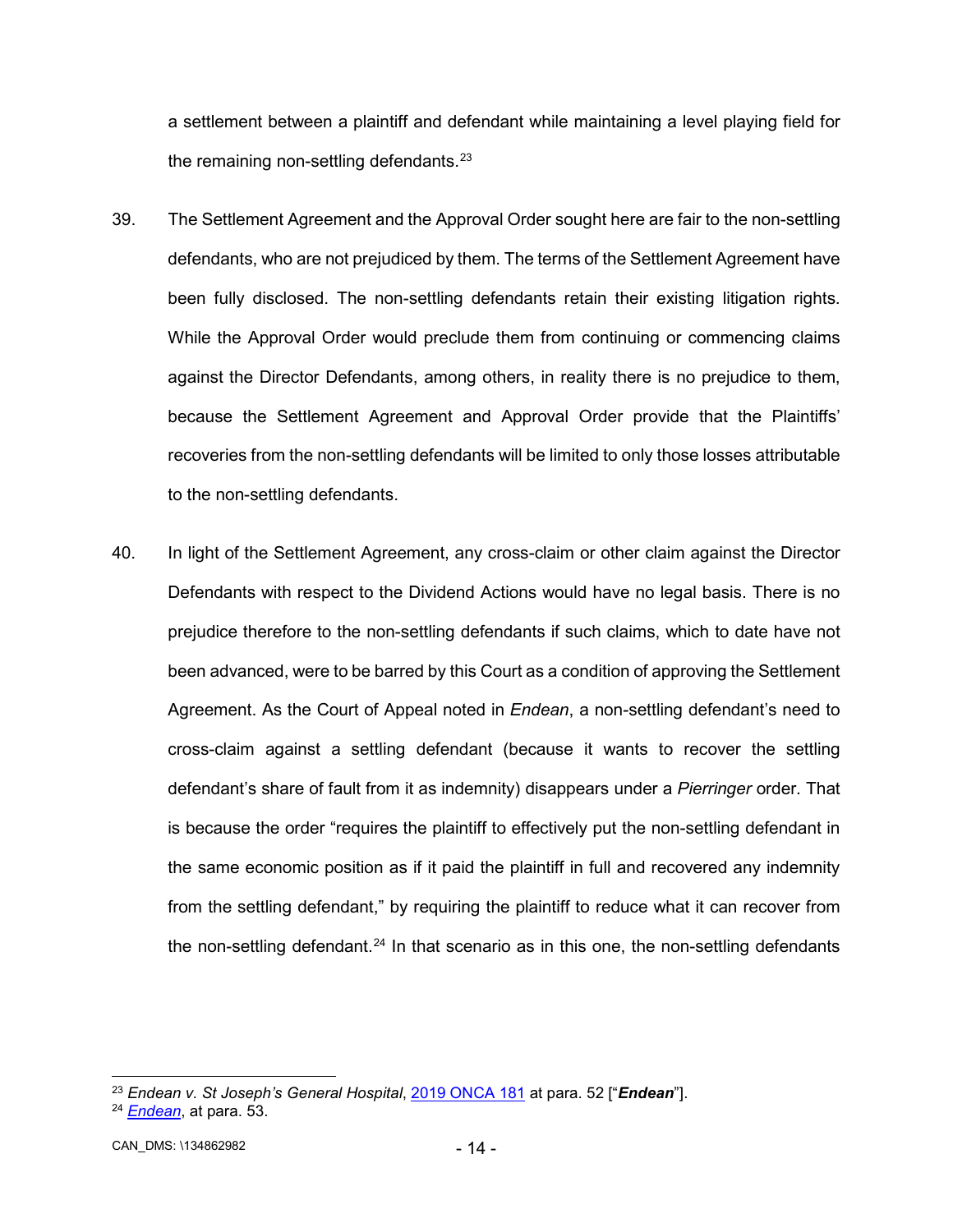are accordingly neither better nor worse off because of the Settlement Agreement and order enacting it[.25](#page-17-0)

- 41. Put otherwise, the effect of a *Pierringer* order is to make a non-settling defendant's crossclaim against a settling defendant unnecessary, because the recovery that such a crossclaim seeks to protect against is eliminated by the order itself. In this way, *Pierringer* orders ensure that non-settling defendants suffer no prejudice from the settlement, or from the release and bar order that extinguishes their claims against the settling defendant. The Court clearly has the jurisdiction to dismiss cross-claims and other claims to implement a *Pierringer* agreement on terms that minimize prejudice to non-settling defendants.<sup>[26](#page-17-1)</sup>
- 42. Under the Approval Order, the Plaintiffs' claims are limited to only those losses attributable to the non-settling defendants. Claims against the Director Defendants or other parties in respect of Released Claims (as defined in the Settlement Agreement) for contribution and indemnity thus disclose no reasonable cause of action and cannot logically survive approval of the Settlement Agreement and granting of the Approval Order sought.<sup>[27](#page-17-2)</sup>

# **Releases of other Parties in respect of Released Claims are Connected to the Settlement, Will Benefit Creditors Generally and are Consistent with Public Policy**

43. In addition to releasing the Director Defendants', the proposed Approval Order contains a release of Released Claims (as defined in the Settlement Agreement) in favour of all of the Insurers (which for certainty, does not include QBE Insurance Corporation) and all other Insured Persons, as described above.

<span id="page-17-0"></span> <sup>25</sup> *Taylor v Canada (Attorney General)*, [2009 ONCA 487](http://canlii.ca/t/240jq) at para 33 ["*Taylor*"].

<span id="page-17-1"></span><sup>26</sup> *Allianz v Canada (Attorney General)*, [2017 ONSC 4484](http://canlii.ca/t/h50f6) at para 2 ["*Allianz*"].

<span id="page-17-2"></span><sup>27</sup> See *[Taylor](http://canlii.ca/t/240jq)*, at para. 33; and *[Allianz](http://canlii.ca/t/h50f6)*, at paras. 16-18.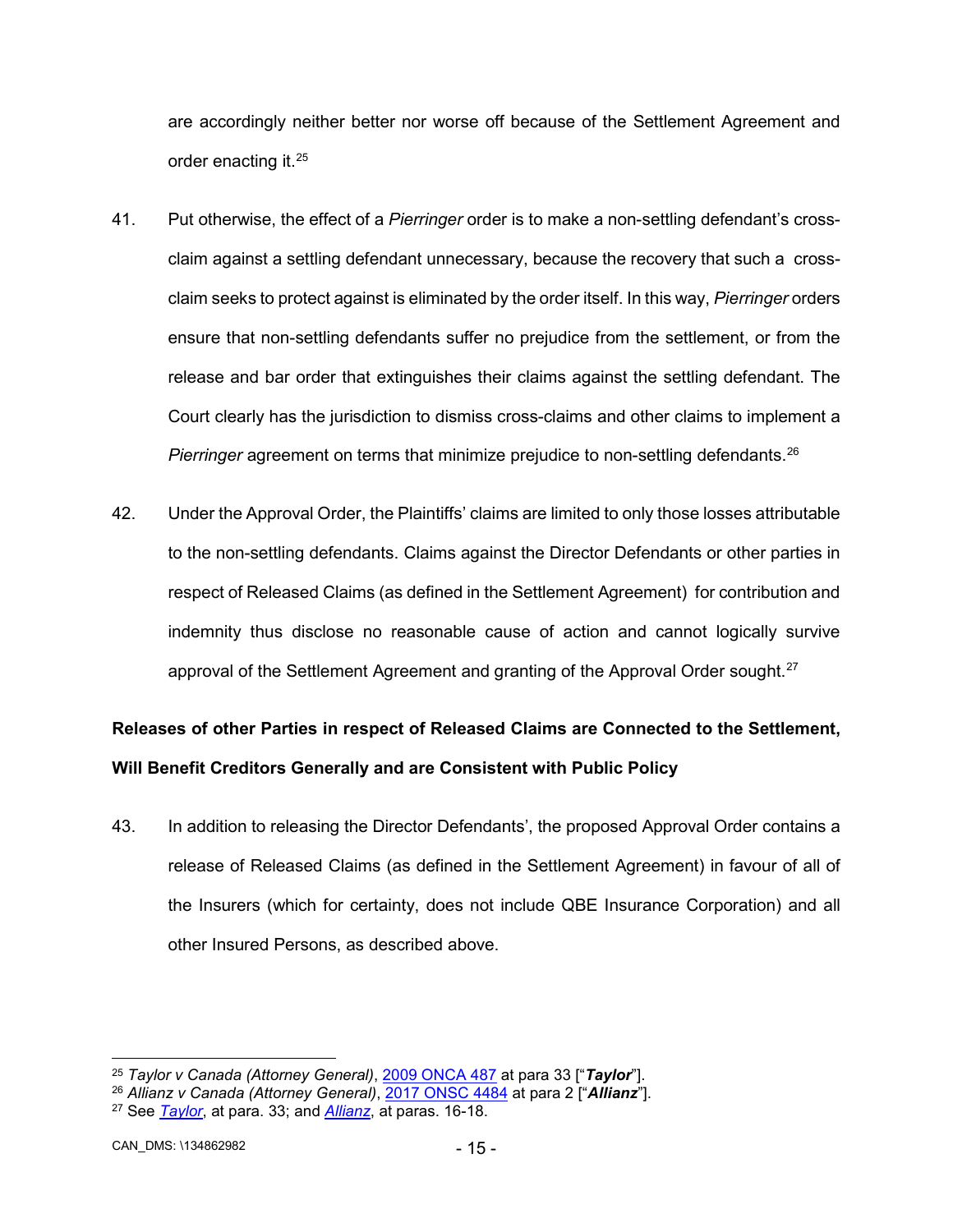- 44. CCAA courts have approved settlements containing similar third-party releases.<sup>[28](#page-18-0)</sup> In *Nortel*, Justice Morawetz approved third-party releases in the context of a settlement on the basis that the releases (a) were necessary and connected to a resolution of claims involving the debtor; (b) would benefit creditors generally, and (c) are not overly broad or offensive to public policy.<sup>[29](#page-18-1)</sup> The same principles apply here.
- 45. First, the releases are reasonably connected to the settlement because they release Insurers who are the actual payors of \$50 million of settlement funds and who, in consideration for such amount, reasonably require that further claims will not be made against the insurance policies in connection with the subject matter of the Dividend Actions.
- 46. Second, the releases benefit creditors generally because they avoid the costs, delay and uncertainty associated with continuing to pursue the Dividend Actions as against the Director Defendants, and further collect substantial Settlement Funds from insurance policies whose coverage the Plaintiffs understand continues to be eroded.
- 47. Third, the third party releases are not overly broad or offensive to public policy because, as noted above:
	- (a) a comprehensive claims process has been run; and
	- (b) following an investigation by the court-appointed Litigation Investigator of all rights or claims that Sears Canada and/or any of its creditors may have against, among others, the current and former directors of Sears Canada, the only claims that the Monitor or

<span id="page-18-0"></span> <sup>28</sup> See *Nortel Networks Corporation, Re*, [2018 ONSC 6257](http://canlii.ca/t/hw2cf) at para. 30 ["**Nortel**"]; *[Sino-Forest](http://canlii.ca/t/fwq19)* at paras. 46 & 66; and *The Cash Store Financial Services Inc. (Re)*, [2015 ONSC 7538](http://canlii.ca/t/gn05v) at paras. 20-21.

<span id="page-18-1"></span><sup>29</sup> *[Nortel](http://canlii.ca/t/hw2cf)* at para. 31.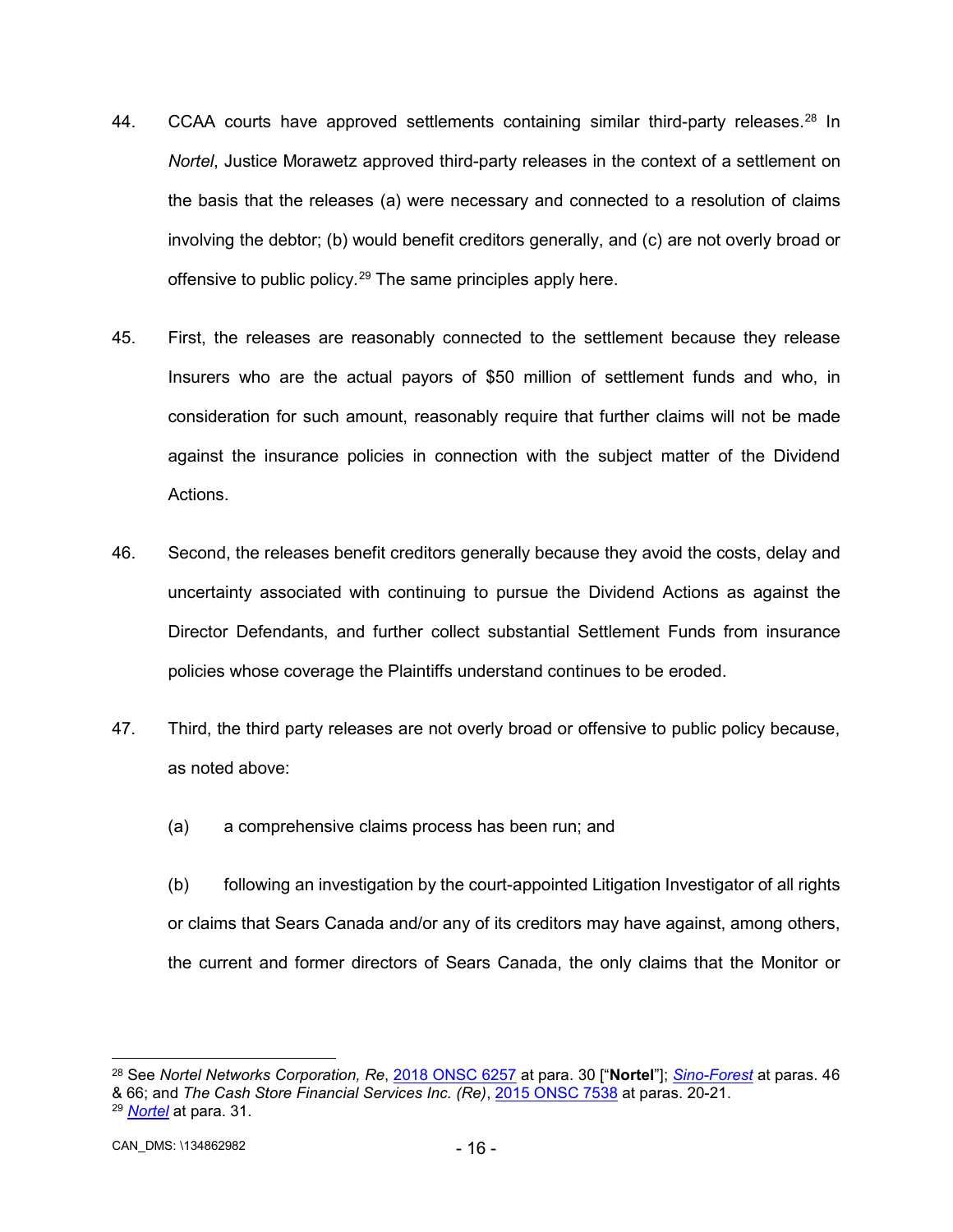Litigation Trustee have sought to pursue are those that are the subject of the Settlement Agreement; and

(c) the releases are reasonably connected to the settlement and are required by the Director Defendants and the Insurers to provide them with the protections bargained for under the Settlement Agreement.

# **Sections 5.1(2) and 19(2) of the CCAA Do Not Prohibit the Release of the Released Claims**

- 48. Finally, nothing in the CCAA prohibits the Court from approving a release of the Released Claims, even though they may encompass claims under sections under 5.1(2) and 19(2) of the CCAA.
- 49. This is clear from the wording of each of 5.1(2) and 19(2). Each applies their prohibition only in regards to a "compromise or arrangement made in respect of a debtor company", and neither the Settlement Agreement nor the Approval Order constitute such a compromise or arrangement as contemplated under the CCAA. Debtors are entitled in CCAA proceeding to enter into commercial settlements that include releases of such claims as part of that settlement, subject to court approval in appropriate circumstances. $^{\rm 30}$  $^{\rm 30}$  $^{\rm 30}$

# **PART IV - ORDER REQUESTED**

50. For all of the reasons above, the Plaintiffs submit that the Court should approve the Settlement Agreement and grant the Approval Order substantially in the form included as **Schedule "B"** of the Notice of Motion (Tab 1B of the Plaintiffs MR).

<span id="page-19-0"></span><sup>&</sup>lt;sup>30</sup> ATB Financial v Metcalfe and Mansfield Alternative Investments II Corp, [2008 ONCA 587,](http://canlii.ca/t/20bks) at para 111. See also *[Sino-Forest](http://canlii.ca/t/fwq19)*, at para 48.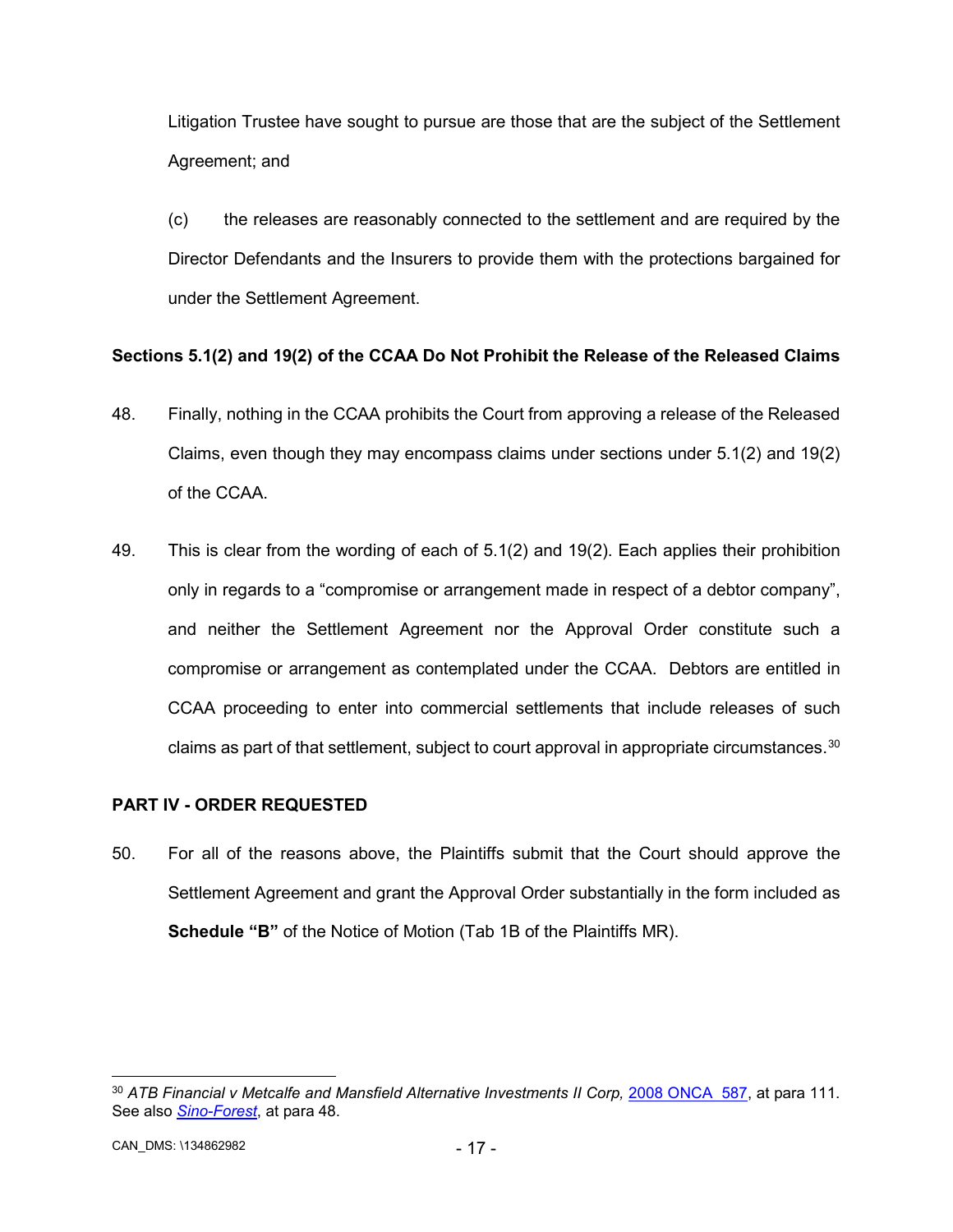- 51. The Settlement Agreement is fair, reasonable and consistent with the objectives of the CCAA and principles supported by Canadian courts promoting settlement and the efficient pursuit of litigation.
- 52. The releases and bar orders contemplated by the Approval Order are rationally connected to the settlement, will benefit Sears Canada's creditors generally and are consistent both with public policy and the provisions of the CCAA.

ALL OF WHICH IS RESPECTFULLY SUBMITTED this 20th day of August, 2020.

Athmitt Athmit

**LAX O'SULLIVAN LISUS GOTTLIEB LLP** 

Lawyers for Sears Canada Inc., by its Court-Appointed Litigation Trustee, J. Douglas Cunningham, Q.C.

FOR

Almitt Chehmitt

FOR **BLAKE, CASSELS & GRAYDON LLP**

Lawyers for Morneau Shepell Ltd., in its capacity as administrator of the Sears Canada Inc. Registered Retirement Plan

**NORTON ROSE FULBRIGHT CANADA LLP**

Lawyers for FTI Consulting Canada Inc., in its capacity as Court-Appointed Monitor

**Fe<sup>2</sup>-SOTOS LLP** 

Lawyers for 1291079 Ontario Limited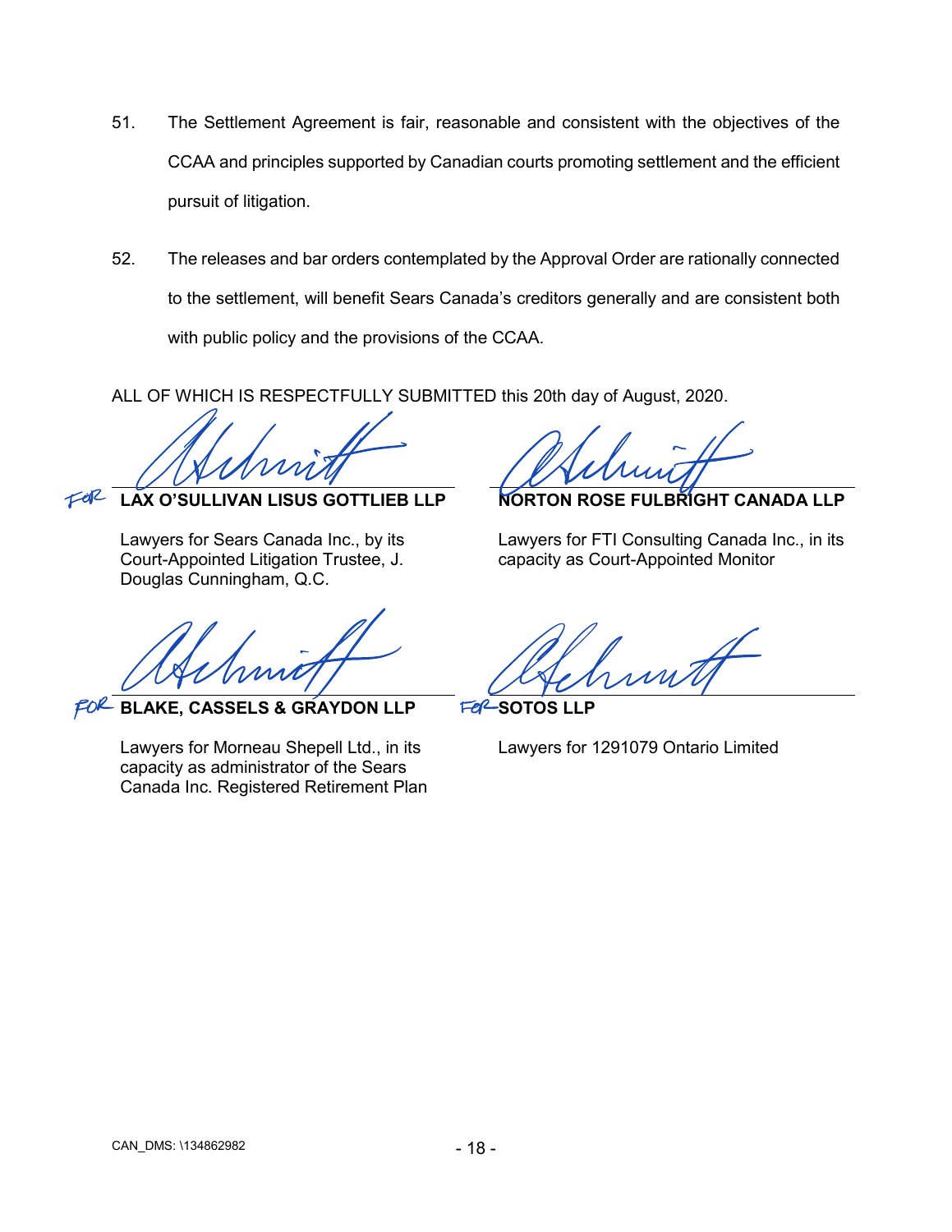# **SCHEDULE "A" LIST OF AUTHORITIES**

| No.            | <b>Authority</b>                                                                                                                                                                  |  |  |  |  |  |
|----------------|-----------------------------------------------------------------------------------------------------------------------------------------------------------------------------------|--|--|--|--|--|
| 1.             | The Cash Store Financial Services Inc. (Re), 2015 ONSC 7538                                                                                                                       |  |  |  |  |  |
| 2.             | Allianz v Canada (Attorney General), 2017 ONSC 4484                                                                                                                               |  |  |  |  |  |
| 3.             | ATB Financial v Metcalfe and Mansfield Alternative Investments II Corp, 2008<br><b>ONCA 587</b>                                                                                   |  |  |  |  |  |
| $4_{\cdot}$    | Calpine Canada Energy Ltd., Re, 2007 ABCA 266                                                                                                                                     |  |  |  |  |  |
| 5.             | Endean v. St Joseph's General Hospital, 2019 ONCA 181                                                                                                                             |  |  |  |  |  |
| 6.             | Gendron v Doug C Thompson Ltd (Thompson Fuels), 2019 ONCA 293                                                                                                                     |  |  |  |  |  |
| 7 <sub>1</sub> | Gariepy v Shell Oil Co., 2002 CanLII 12911                                                                                                                                        |  |  |  |  |  |
| 8.             | Great Basin Gold Ltd., Re, 2012 BCSC 1773                                                                                                                                         |  |  |  |  |  |
| 9.             | Labourers Pension Fund of Central and Eastern Canada v. Sino-Forest Corp.,<br>2013 ONSC 1078, leave to appeal ref'd, 2013 ONCA 456, leave to appeal ref'd,<br><b>SCCA No. 395</b> |  |  |  |  |  |
| 10.            | <b>Nortel Networks Corporation, Re, 2018 ONSC 6257</b>                                                                                                                            |  |  |  |  |  |
| 12.            | Sable Offshore Inc v Ameron International Corp, 2013 SCC 37                                                                                                                       |  |  |  |  |  |
| 13.            | Taylor v Canada (Attorney General), 2009 ONCA 487                                                                                                                                 |  |  |  |  |  |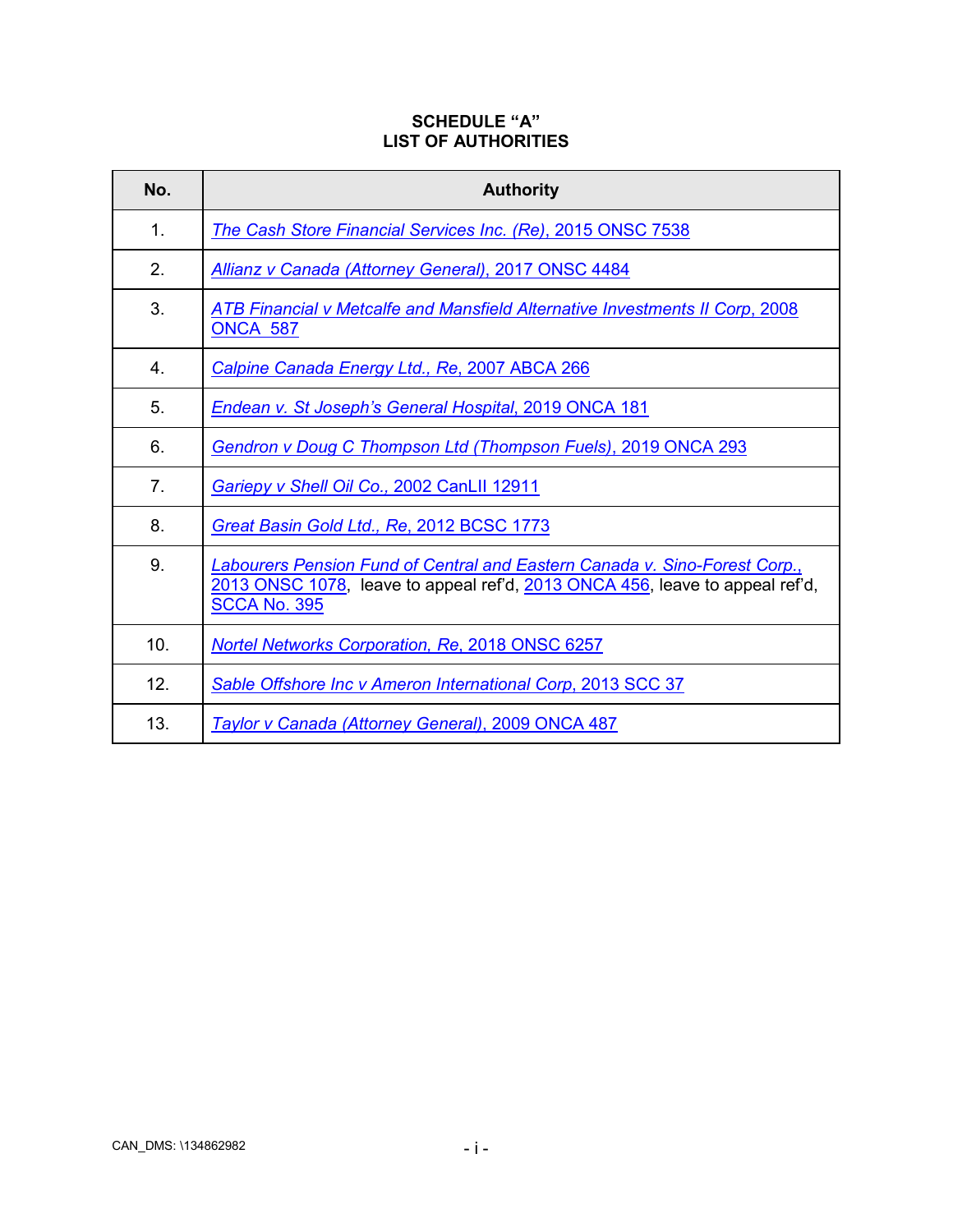# **SCHEDULE "B" RELEVANT STATUTES**

# **REOPENING ONTARIO (A FLEXIBLE RESPONSE TO COVID-19) ACT, 2020, S.O. 2020, C. 17 O. Reg. 73/20: LIMITATION PERIODS**

#### *Period of Time, steps in a proceeding*

**2.** Any provision of any statute, regulation, rule, by-law or order of the Government of Ontario establishing any period of time within which any step must be taken in any proceeding in Ontario, including any intended proceeding, shall, subject to the discretion of the court, tribunal or other decision-maker responsible for the proceeding, be suspended, and the suspension shall be retroactive to Monday, March 16, 2020.

O. Reg. 73/20, s. 2; O. Reg. 258/20, s. 2.

# **COMPANIES' CREDITORS ARRANGEMENT ACT (R.S.C., 1985, C. C-36)**

*COMPROMISES AND ARRANGEMENTS*

*Claims against directors – compromise – Exception*

- **5.1 (2)** A provision for the compromise of claims against directors may not include claims that
	- (a) relate to contractual rights of one or more creditors; or

(b) are based on allegations of misrepresentations made by directors to creditors or of wrongful or oppressive conduct by directors.

1997, c. 12, s. 122.

 $\overline{\phantom{a}}$ 

#### *JURISDICTION OF COURTS*

*General power of court*

*11.* Despite anything in the *Bankruptcy and Insolvency Act* or the *Winding-up and Restructuring Act*, if an application is made under this Act in respect of a debtor company, the court, on the application of any person interested in the matter, may, subject to the restrictions set out in this Act, on notice to any other person or without notice as it may see fit, make any order that it considers appropriate in the circumstances.

R.S., 1985, c. C-36, s. 11 1992, c. 27, s. 90 1996, c. 6, s. 167 1997, c. 12, s. 124 2005, c. 47, s. 128

- *Stays, etc. — other than initial application*
- **11.02 (2)** A court may, on an application in respect of a debtor company other than an initial application, make an order, on any terms that it may impose,

CAN\_DMS: - ii - \134862982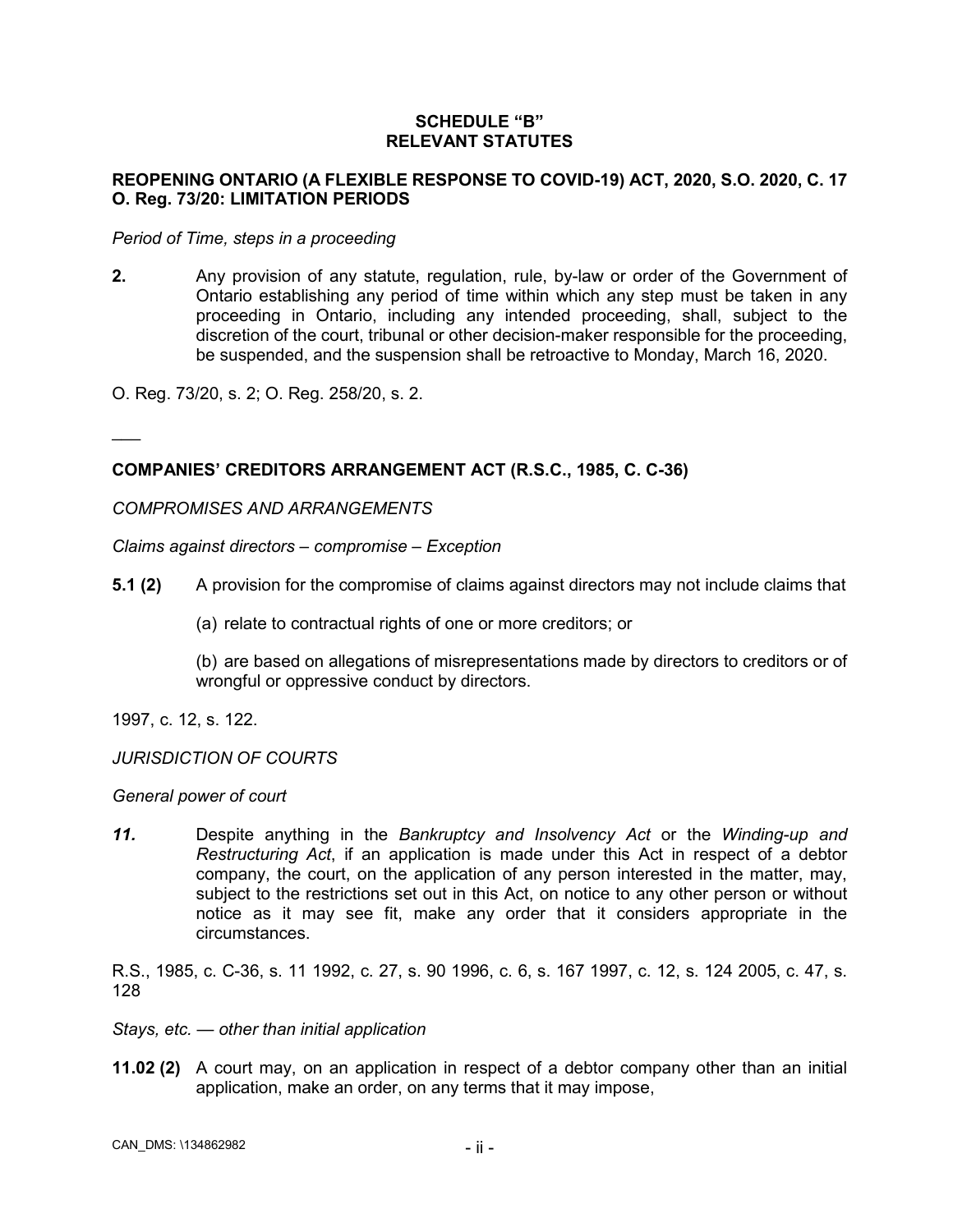- (a) staying, until otherwise ordered by the court, for any period that the court considers necessary, all proceedings taken or that might be taken in respect of the company under an Act referred to in paragraph (1)(a);
- (b) restraining, until otherwise ordered by the court, further proceedings in any action, suit or proceeding against the company; and
- (c) prohibiting, until otherwise ordered by the court, the commencement of any action, suit or proceeding against the company.

2005, c. 47, s. 128, 2007, c. 36, s. 62(F); 2019, c. 29, s. 137.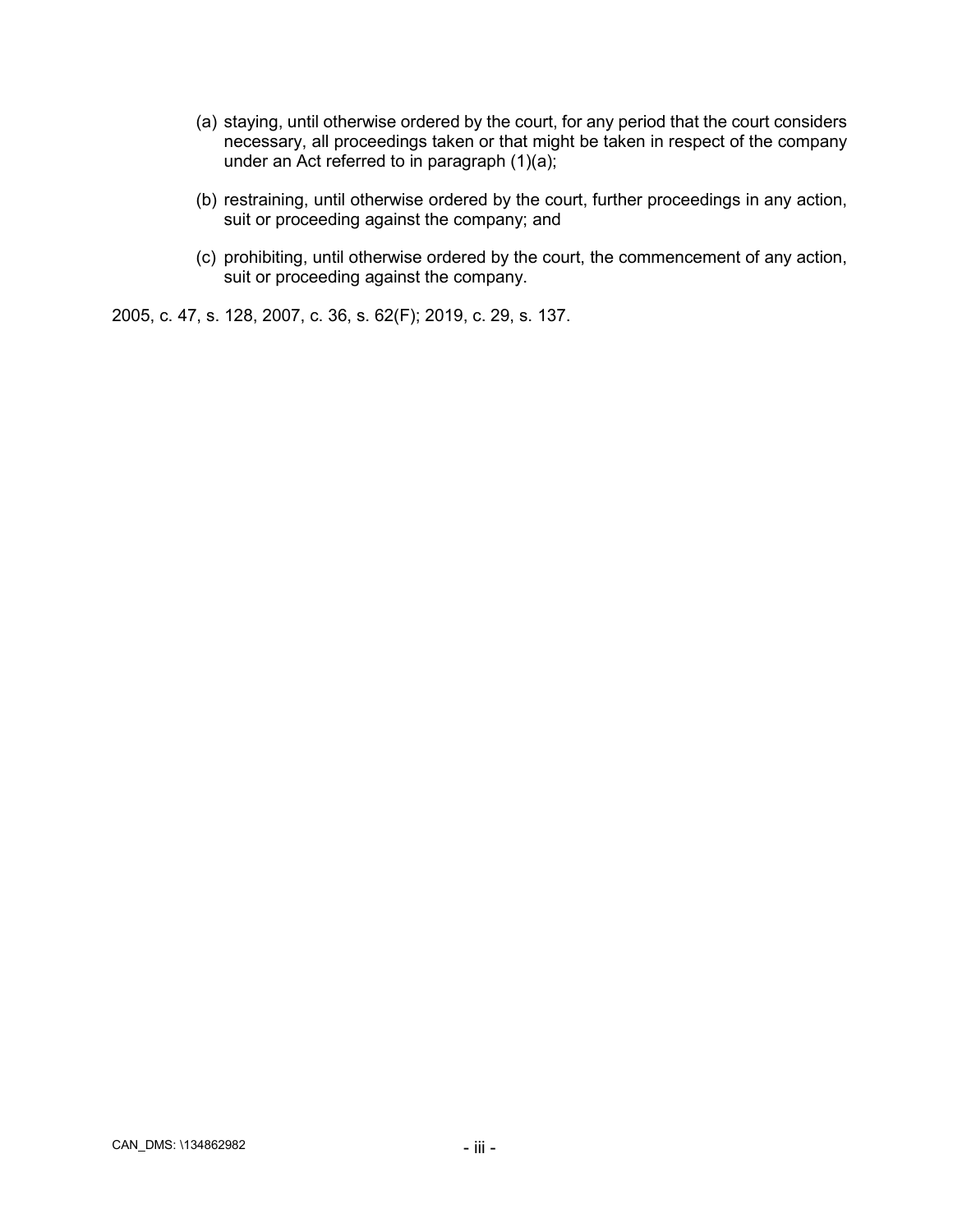# *CLAIMS*

## *Claims that may be dealt with by a compromise or arrangement – Exception*

- **19 (2)** A compromise or arrangement in respect of a debtor company may not deal with any claim that relates to any of the following debts or liabilities unless the compromise or arrangement explicitly **provides** for the claim's compromise and the creditor in relation to that debt has voted for the acceptance of the compromise or arrangement:
	- (a) any fine, penalty, restitution order or other order similar in nature to a fine, penalty or restitution order, imposed by a court in respect of an offence;
	- (b) any award of damages by a court in civil proceedings in respect of
		- (i) bodily harm intentionally inflicted, or sexual assault, or
		- (ii) wrongful death resulting from an act referred to in subparagraph (i);
	- (c) any debt or liability arising out of fraud, embezzlement, misappropriation or defalcation while acting in a fiduciary capacity or, in Quebec, as a trustee or an administrator of the property of others;
	- (d) any debt or liability resulting from obtaining property or services by false pretences or fraudulent misrepresentation, other than a debt or liability of the company that arises from an equity claim; or
	- (e) any debt for interest owed in relation to an amount referred to in any of paragraphs (a) to (d).

R.S., 1985, c. C-36, s. 19; 1996, c. 6, s. 167; 2005, c. 47, s. 131; 2007, c. 36, s. 69.

*PREFERENCES AND TRANSFERS AT UNDERVALUE*

*Application of sections 38 and 95 to 101 of the Bankruptcy and Insolvency Act*

**36.1 (1)** Sections 38 and 95 to 101 of the Bankruptcy and Insolvency Act apply, with any modifications that the circumstances require, in respect of a compromise or arrangement unless the compromise or arrangement provides otherwise.

### *Interpretation*

- **(2)** For the purposes of subsection (1), a reference in sections 38 and 95 to 101 of the Bankruptcy and Insolvency Act
	- (a) to "date of the bankruptcy" is to be read as a reference to "day on which proceedings commence under this Act";
	- (b) to "trustee" is to be read as a reference to "monitor"; and
	- (c) to "bankrupt", "insolvent person" or "debtor" is to be read as a reference to "debtor company".